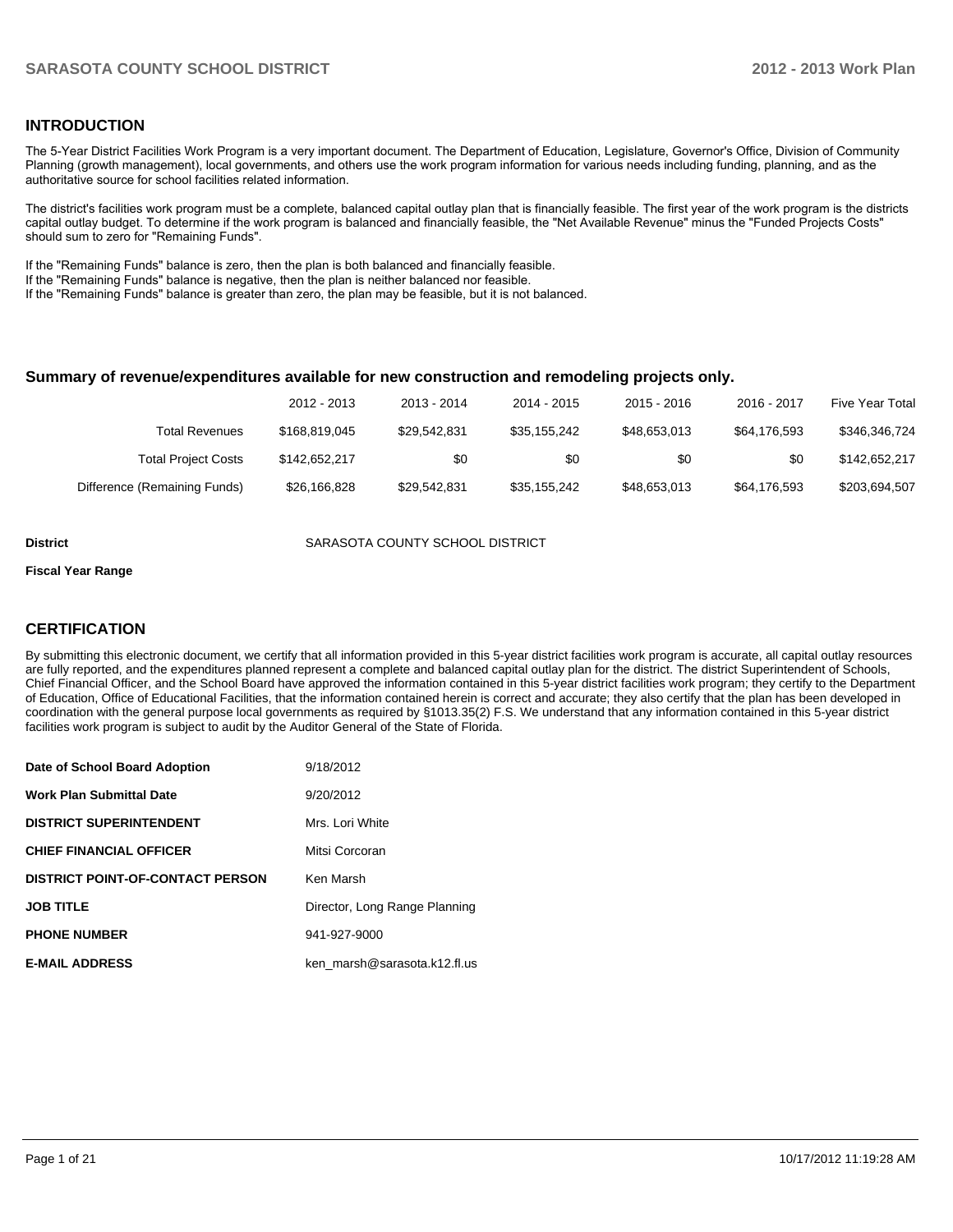# **Expenditures**

#### **Expenditure for Maintenance, Repair and Renovation from 1.50-Mills and PECO**

Annually, prior to the adoption of the district school budget, each school board must prepare a tentative district facilities work program that includes a schedule of major repair and renovation projects necessary to maintain the educational and ancillary facilities of the district.

|                | Item                                                                                                                                                                                                                                                                                                                                                                                                                                                                                                                                                                                                                                                                                                                                                                                                                                                                                                                                                                                                                                                                                                                                                                          | 2012 - 2013<br><b>Actual Budget</b> | 2013 - 2014<br>Projected | 2014 - 2015<br>Projected | 2015 - 2016<br>Projected | 2016 - 2017<br>Projected | Total        |
|----------------|-------------------------------------------------------------------------------------------------------------------------------------------------------------------------------------------------------------------------------------------------------------------------------------------------------------------------------------------------------------------------------------------------------------------------------------------------------------------------------------------------------------------------------------------------------------------------------------------------------------------------------------------------------------------------------------------------------------------------------------------------------------------------------------------------------------------------------------------------------------------------------------------------------------------------------------------------------------------------------------------------------------------------------------------------------------------------------------------------------------------------------------------------------------------------------|-------------------------------------|--------------------------|--------------------------|--------------------------|--------------------------|--------------|
| <b>IHVAC</b>   |                                                                                                                                                                                                                                                                                                                                                                                                                                                                                                                                                                                                                                                                                                                                                                                                                                                                                                                                                                                                                                                                                                                                                                               | \$3,184,579                         | \$3,150,000              | \$4,385,000              | \$2,750,000              | \$2,750,000              | \$16,219,579 |
|                | Locations: 17TH STREET BUS DEPOT, ADMINISTRATION & INSTRUCTIONAL TV(ITV), ADULT & COMMUNITY EDUCATION, ALTA VISTA<br>ELEMENTARY, AMI KIDS, ASHTON ELEMENTARY, ATWATER ELEMENTARY, BAY HAVEN SCHOOL OF BASICS PLUS, BOOKER<br>MIDDLE, BOOKER SENIOR HIGH, BRENTWOOD ELEMENTARY, BROOKSIDE MIDDLE, CONSTRUCTION AND FACILITIES<br>DEPARTMENT, CRANBERRY ELEMENTARY, EDUCATION SERVICES CENTER, EMMA E BOOKER ELEMENTARY, ENGLEWOOD<br>ELEMENTARY, FRUITVILLE ELEMENTARY, GARDEN ELEMENTARY, GLENALLEN ELEMENTARY, GOCIO ELEMENTARY, GULF GATE<br>ELEMENTARY, HERON CREEK MIDDLE, LAKEVIEW ELEMENTARY, LAMARQUE ELEMENTARY, LAUREL NOKOMIS SCHOOL,<br>MCINTOSH MIDDLE, NORTH PORT SENIOR HIGH, OAK PARK SCHOOL, PHILLIPPI SHORES ELEMENTARY, PHOENIX ACADEMY, PINE<br>VIEW SCHOOL, RIVERVIEW SENIOR HIGH, SARASOTA MIDDLE, SARASOTA SENIOR HIGH, SARASOTA TECHNICAL INSTITUTE,<br>SOUTHSIDE ELEMENTARY, SUNCOAST POLYTECHNICAL HIGH SCHOOL, TATUM RIDGE ELEMENTARY, TAYLOR RANCH BUS<br>DEPOT, TAYLOR RANCH ELEMENTARY, TOLEDO BLADE ELEMENTARY, TRIAD, TUTTLE ELEMENTARY, VENICE ELEMENTARY,<br>VENICE MIDDLE, VENICE SENIOR HIGH, WILKINSON ELEMENTARY, WOODLAND MIDDLE SCHOOL |                                     |                          |                          |                          |                          |              |
| Flooring       |                                                                                                                                                                                                                                                                                                                                                                                                                                                                                                                                                                                                                                                                                                                                                                                                                                                                                                                                                                                                                                                                                                                                                                               | \$1,441,172                         | \$1,441,172              | \$710,000                | \$1,050,000              | \$1,050,000              | \$5,692,344  |
|                | Locations: 17TH STREET BUS DEPOT, ADMINISTRATION & INSTRUCTIONAL TV(ITV), ADULT & COMMUNITY EDUCATION, ALTA VISTA<br>ELEMENTARY, AMI KIDS, ASHTON ELEMENTARY, ATWATER ELEMENTARY, BAY HAVEN SCHOOL OF BASICS PLUS, BOOKER<br>MIDDLE, BOOKER SENIOR HIGH, BRENTWOOD ELEMENTARY, BROOKSIDE MIDDLE, CONSTRUCTION AND FACILITIES<br>DEPARTMENT, CRANBERRY ELEMENTARY, EDUCATION SERVICES CENTER, EMMA E BOOKER ELEMENTARY, ENGLEWOOD<br>ELEMENTARY, FRUITVILLE ELEMENTARY, GARDEN ELEMENTARY, GLENALLEN ELEMENTARY, GOCIO ELEMENTARY, GULF GATE<br>ELEMENTARY, HERON CREEK MIDDLE, LAKEVIEW ELEMENTARY, LAMARQUE ELEMENTARY, LAUREL NOKOMIS SCHOOL,<br>MCINTOSH MIDDLE, NORTH PORT SENIOR HIGH, OAK PARK SCHOOL, PHILLIPPI SHORES ELEMENTARY, PHOENIX ACADEMY, PINE<br>VIEW SCHOOL, RIVERVIEW SENIOR HIGH, SARASOTA MIDDLE, SARASOTA SENIOR HIGH, SARASOTA TECHNICAL INSTITUTE,<br>SOUTHSIDE ELEMENTARY, SUNCOAST POLYTECHNICAL HIGH SCHOOL, TATUM RIDGE ELEMENTARY, TAYLOR RANCH BUS<br>DEPOT, TAYLOR RANCH ELEMENTARY, TOLEDO BLADE ELEMENTARY, TRIAD, TUTTLE ELEMENTARY, VENICE ELEMENTARY,<br>VENICE MIDDLE, VENICE SENIOR HIGH, WILKINSON ELEMENTARY, WOODLAND MIDDLE SCHOOL |                                     |                          |                          |                          |                          |              |
| Roofing        |                                                                                                                                                                                                                                                                                                                                                                                                                                                                                                                                                                                                                                                                                                                                                                                                                                                                                                                                                                                                                                                                                                                                                                               | \$2,255,583                         | \$1,840,550              | \$1,848,050              | \$1,855,681              | \$1,863,445              | \$9,663,309  |
|                | Locations: 17TH STREET BUS DEPOT. ADMINISTRATION & INSTRUCTIONAL TV(ITV). ADULT & COMMUNITY EDUCATION. ALTA VISTA<br>ELEMENTARY, AMI KIDS, ASHTON ELEMENTARY, ATWATER ELEMENTARY, BAY HAVEN SCHOOL OF BASICS PLUS, BOOKER<br>MIDDLE, BOOKER SENIOR HIGH, BRENTWOOD ELEMENTARY, BROOKSIDE MIDDLE, CONSTRUCTION AND FACILITIES<br>DEPARTMENT, CRANBERRY ELEMENTARY, EDUCATION SERVICES CENTER, EMMA E BOOKER ELEMENTARY, ENGLEWOOD<br>ELEMENTARY, FRUITVILLE ELEMENTARY, GARDEN ELEMENTARY, GLENALLEN ELEMENTARY, GOCIO ELEMENTARY, GULF GATE<br>ELEMENTARY, HERON CREEK MIDDLE, LAKEVIEW ELEMENTARY, LAMARQUE ELEMENTARY, LAUREL NOKOMIS SCHOOL,<br>MCINTOSH MIDDLE, NORTH PORT SENIOR HIGH, OAK PARK SCHOOL, PHILLIPPI SHORES ELEMENTARY, PHOENIX ACADEMY, PINE<br>VIEW SCHOOL, RIVERVIEW SENIOR HIGH, SARASOTA MIDDLE, SARASOTA SENIOR HIGH, SARASOTA TECHNICAL INSTITUTE,<br>SOUTHSIDE ELEMENTARY, SUNCOAST POLYTECHNICAL HIGH SCHOOL, TATUM RIDGE ELEMENTARY, TAYLOR RANCH BUS<br>DEPOT, TAYLOR RANCH ELEMENTARY, TOLEDO BLADE ELEMENTARY, TRIAD, TUTTLE ELEMENTARY, VENICE ELEMENTARY,<br>VENICE MIDDLE, VENICE SENIOR HIGH, WILKINSON ELEMENTARY, WOODLAND MIDDLE SCHOOL |                                     |                          |                          |                          |                          |              |
| Safety to Life |                                                                                                                                                                                                                                                                                                                                                                                                                                                                                                                                                                                                                                                                                                                                                                                                                                                                                                                                                                                                                                                                                                                                                                               | \$911,429                           | \$744,467                | \$647,920                | \$741,488                | \$766.084                | \$3,811,388  |
| Locations:     | 17TH STREET BUS DEPOT, ADMINISTRATION & INSTRUCTIONAL TV(ITV), ADULT & COMMUNITY EDUCATION, ALTA VISTA<br>ELEMENTARY, AMI KIDS, ASHTON ELEMENTARY, ATWATER ELEMENTARY, BAY HAVEN SCHOOL OF BASICS PLUS, BOOKER<br>MIDDLE, BOOKER SENIOR HIGH, BRENTWOOD ELEMENTARY, BROOKSIDE MIDDLE, CONSTRUCTION AND FACILITIES<br>DEPARTMENT, CRANBERRY ELEMENTARY, EDUCATION SERVICES CENTER, EMMA E BOOKER ELEMENTARY, ENGLEWOOD<br>ELEMENTARY, FRUITVILLE ELEMENTARY, GARDEN ELEMENTARY, GLENALLEN ELEMENTARY, GOCIO ELEMENTARY, GULF GATE<br>ELEMENTARY, HERON CREEK MIDDLE, LAKEVIEW ELEMENTARY, LAMARQUE ELEMENTARY, LAUREL NOKOMIS SCHOOL,<br>MCINTOSH MIDDLE, NORTH PORT SENIOR HIGH, OAK PARK SCHOOL, PHILLIPPI SHORES ELEMENTARY, PHOENIX ACADEMY, PINE<br>VIEW SCHOOL, RIVERVIEW SENIOR HIGH, SARASOTA MIDDLE, SARASOTA SENIOR HIGH, SARASOTA TECHNICAL INSTITUTE,<br>SOUTHSIDE ELEMENTARY, SUNCOAST POLYTECHNICAL HIGH SCHOOL, TATUM RIDGE ELEMENTARY, TAYLOR RANCH BUS<br>DEPOT, TAYLOR RANCH ELEMENTARY, TOLEDO BLADE ELEMENTARY, TRIAD, TUTTLE ELEMENTARY, VENICE ELEMENTARY,<br>VENICE MIDDLE, VENICE SENIOR HIGH, WILKINSON ELEMENTARY, WOODLAND MIDDLE SCHOOL            |                                     |                          |                          |                          |                          |              |
| Fencing        |                                                                                                                                                                                                                                                                                                                                                                                                                                                                                                                                                                                                                                                                                                                                                                                                                                                                                                                                                                                                                                                                                                                                                                               | \$204,019                           | \$100,000                | \$100,000                | \$100,000                | \$100,000                | \$604,019    |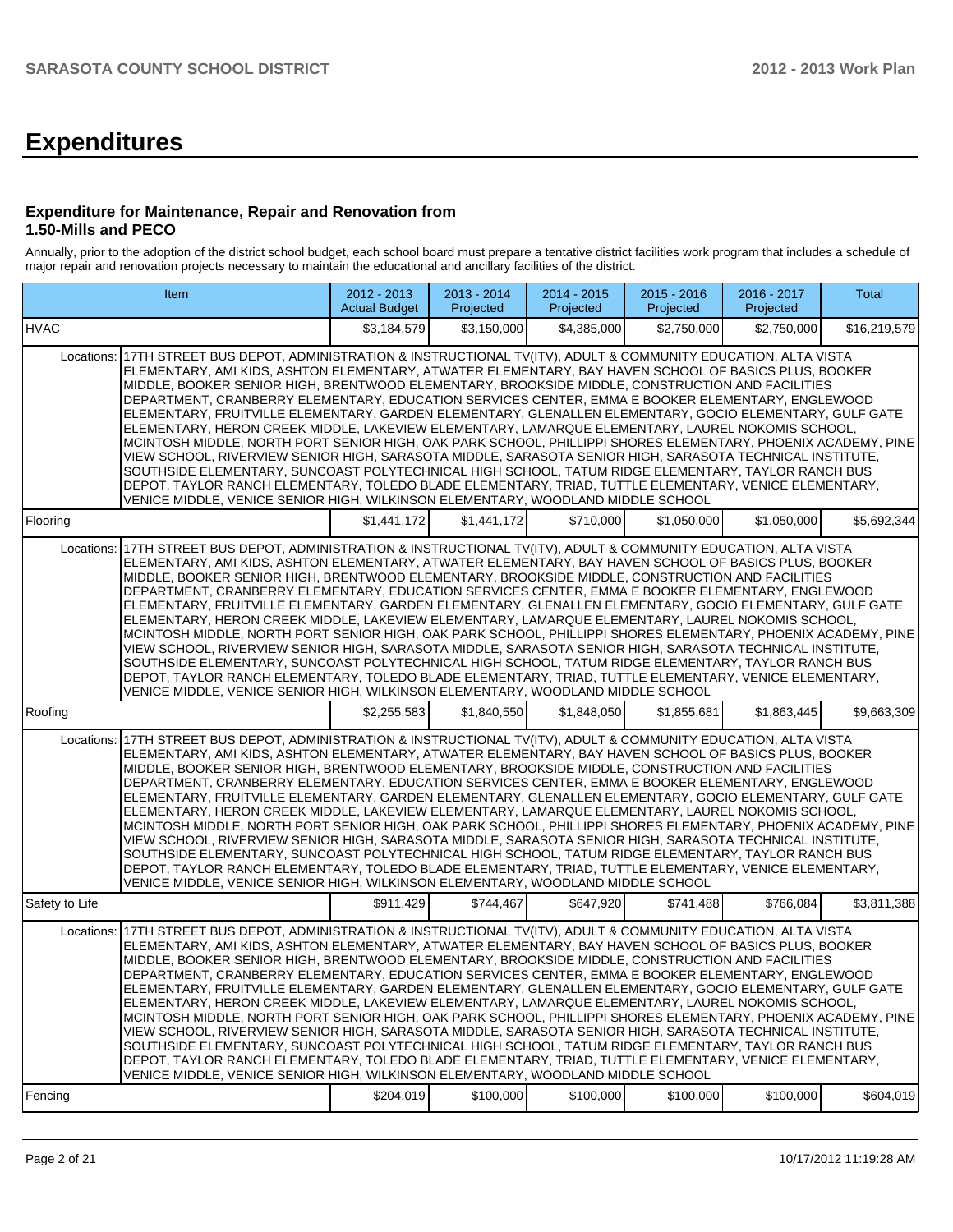|                                  | Locations: 17TH STREET BUS DEPOT, ADMINISTRATION & INSTRUCTIONAL TV(ITV), ADULT & COMMUNITY EDUCATION, ALTA VISTA<br>ELEMENTARY, AMI KIDS, ASHTON ELEMENTARY, ATWATER ELEMENTARY, BAY HAVEN SCHOOL OF BASICS PLUS, BOOKER<br>MIDDLE, BOOKER SENIOR HIGH, BRENTWOOD ELEMENTARY, BROOKSIDE MIDDLE, CONSTRUCTION AND FACILITIES<br>DEPARTMENT, CRANBERRY ELEMENTARY, EDUCATION SERVICES CENTER, EMMA E BOOKER ELEMENTARY, ENGLEWOOD<br>ELEMENTARY, FRUITVILLE ELEMENTARY, GARDEN ELEMENTARY, GLENALLEN ELEMENTARY, GOCIO ELEMENTARY, GULF GATE<br>ELEMENTARY, HERON CREEK MIDDLE, LAKEVIEW ELEMENTARY, LAMARQUE ELEMENTARY, LAUREL NOKOMIS SCHOOL,<br>MCINTOSH MIDDLE, NORTH PORT SENIOR HIGH, OAK PARK SCHOOL, PHILLIPPI SHORES ELEMENTARY, PHOENIX ACADEMY, PINE<br>VIEW SCHOOL, RIVERVIEW SENIOR HIGH, SARASOTA MIDDLE, SARASOTA SENIOR HIGH, SARASOTA TECHNICAL INSTITUTE,<br>SOUTHSIDE ELEMENTARY, SUNCOAST POLYTECHNICAL HIGH SCHOOL, TATUM RIDGE ELEMENTARY, TAYLOR RANCH BUS<br>DEPOT, TAYLOR RANCH ELEMENTARY, TOLEDO BLADE ELEMENTARY, TRIAD, TUTTLE ELEMENTARY, VENICE ELEMENTARY,<br>VENICE MIDDLE, VENICE SENIOR HIGH, WILKINSON ELEMENTARY, WOODLAND MIDDLE SCHOOL |              |             |             |             |             |              |
|----------------------------------|-------------------------------------------------------------------------------------------------------------------------------------------------------------------------------------------------------------------------------------------------------------------------------------------------------------------------------------------------------------------------------------------------------------------------------------------------------------------------------------------------------------------------------------------------------------------------------------------------------------------------------------------------------------------------------------------------------------------------------------------------------------------------------------------------------------------------------------------------------------------------------------------------------------------------------------------------------------------------------------------------------------------------------------------------------------------------------------------------------------------------------------------------------------------------------|--------------|-------------|-------------|-------------|-------------|--------------|
| Parking                          |                                                                                                                                                                                                                                                                                                                                                                                                                                                                                                                                                                                                                                                                                                                                                                                                                                                                                                                                                                                                                                                                                                                                                                               | \$0          | \$0         | \$0         | \$0         | \$0         | \$0          |
|                                  | Locations: No Locations for this expenditure.                                                                                                                                                                                                                                                                                                                                                                                                                                                                                                                                                                                                                                                                                                                                                                                                                                                                                                                                                                                                                                                                                                                                 |              |             |             |             |             |              |
| Electrical                       |                                                                                                                                                                                                                                                                                                                                                                                                                                                                                                                                                                                                                                                                                                                                                                                                                                                                                                                                                                                                                                                                                                                                                                               | \$0          | \$0         | \$0         | \$0         | \$0         | \$0          |
|                                  | Locations: No Locations for this expenditure.                                                                                                                                                                                                                                                                                                                                                                                                                                                                                                                                                                                                                                                                                                                                                                                                                                                                                                                                                                                                                                                                                                                                 |              |             |             |             |             |              |
| Fire Alarm                       |                                                                                                                                                                                                                                                                                                                                                                                                                                                                                                                                                                                                                                                                                                                                                                                                                                                                                                                                                                                                                                                                                                                                                                               | \$461,170    | \$250,000   | \$175,000   | \$300,000   | \$300,000   | \$1,486,170  |
| Locations:                       | 17TH STREET BUS DEPOT, ADMINISTRATION & INSTRUCTIONAL TV(ITV), ADULT & COMMUNITY EDUCATION, ALTA VISTA<br>ELEMENTARY, AMI KIDS, ASHTON ELEMENTARY, ATWATER ELEMENTARY, BAY HAVEN SCHOOL OF BASICS PLUS, BOOKER<br>MIDDLE, BOOKER SENIOR HIGH, BRENTWOOD ELEMENTARY, BROOKSIDE MIDDLE, CONSTRUCTION AND FACILITIES<br>DEPARTMENT, CRANBERRY ELEMENTARY, EDUCATION SERVICES CENTER, EMMA E BOOKER ELEMENTARY, ENGLEWOOD<br>ELEMENTARY, FRUITVILLE ELEMENTARY, GARDEN ELEMENTARY, GLENALLEN ELEMENTARY, GOCIO ELEMENTARY, GULF GATE<br>ELEMENTARY, HERON CREEK MIDDLE, LAKEVIEW ELEMENTARY, LAMARQUE ELEMENTARY, LAUREL NOKOMIS SCHOOL,<br>MCINTOSH MIDDLE, NORTH PORT SENIOR HIGH, OAK PARK SCHOOL, PHILLIPPI SHORES ELEMENTARY, PHOENIX ACADEMY, PINE<br>VIEW SCHOOL, RIVERVIEW SENIOR HIGH, SARASOTA MIDDLE, SARASOTA SENIOR HIGH, SARASOTA TECHNICAL INSTITUTE,<br>SOUTHSIDE ELEMENTARY, SUNCOAST POLYTECHNICAL HIGH SCHOOL, TATUM RIDGE ELEMENTARY, TAYLOR RANCH BUS<br>DEPOT, TAYLOR RANCH ELEMENTARY, TOLEDO BLADE ELEMENTARY, TRIAD, TUTTLE ELEMENTARY, VENICE ELEMENTARY,<br>VENICE MIDDLE, VENICE SENIOR HIGH, WILKINSON ELEMENTARY, WOODLAND MIDDLE SCHOOL            |              |             |             |             |             |              |
| Telephone/Intercom System        |                                                                                                                                                                                                                                                                                                                                                                                                                                                                                                                                                                                                                                                                                                                                                                                                                                                                                                                                                                                                                                                                                                                                                                               | \$0          | \$0         | \$0         | \$0         | \$0         | \$0          |
|                                  | Locations: No Locations for this expenditure.                                                                                                                                                                                                                                                                                                                                                                                                                                                                                                                                                                                                                                                                                                                                                                                                                                                                                                                                                                                                                                                                                                                                 |              |             |             |             |             |              |
| <b>Closed Circuit Television</b> |                                                                                                                                                                                                                                                                                                                                                                                                                                                                                                                                                                                                                                                                                                                                                                                                                                                                                                                                                                                                                                                                                                                                                                               | \$0          | \$0         | \$0         | \$0         | \$0         | \$0          |
|                                  | Locations: No Locations for this expenditure.                                                                                                                                                                                                                                                                                                                                                                                                                                                                                                                                                                                                                                                                                                                                                                                                                                                                                                                                                                                                                                                                                                                                 |              |             |             |             |             |              |
| Paint                            |                                                                                                                                                                                                                                                                                                                                                                                                                                                                                                                                                                                                                                                                                                                                                                                                                                                                                                                                                                                                                                                                                                                                                                               | \$1,274,496  | \$1,274,496 | \$810,000   | \$1,250,000 | \$1,250,000 | \$5,858,992  |
|                                  | Locations: 17TH STREET BUS DEPOT, ADMINISTRATION & INSTRUCTIONAL TV(ITV), ADULT & COMMUNITY EDUCATION, ALTA VISTA<br>ELEMENTARY, AMI KIDS, ASHTON ELEMENTARY, ATWATER ELEMENTARY, BAY HAVEN SCHOOL OF BASICS PLUS, BOOKER<br>MIDDLE, BOOKER SENIOR HIGH, BRENTWOOD ELEMENTARY, BROOKSIDE MIDDLE, CONSTRUCTION AND FACILITIES<br>DEPARTMENT, CRANBERRY ELEMENTARY, EDUCATION SERVICES CENTER, EMMA E BOOKER ELEMENTARY, ENGLEWOOD<br>ELEMENTARY, FRUITVILLE ELEMENTARY, GARDEN ELEMENTARY, GLENALLEN ELEMENTARY, GOCIO ELEMENTARY, GULF GATE<br>ELEMENTARY, HERON CREEK MIDDLE, LAKEVIEW ELEMENTARY, LAMARQUE ELEMENTARY, LAUREL NOKOMIS SCHOOL,<br>MCINTOSH MIDDLE, NORTH PORT SENIOR HIGH, OAK PARK SCHOOL, PHILLIPPI SHORES ELEMENTARY, PHOENIX ACADEMY, PINE<br>VIEW SCHOOL, RIVERVIEW SENIOR HIGH, SARASOTA MIDDLE, SARASOTA SENIOR HIGH, SARASOTA TECHNICAL INSTITUTE,<br>SOUTHSIDE ELEMENTARY, SUNCOAST POLYTECHNICAL HIGH SCHOOL, TATUM RIDGE ELEMENTARY, TAYLOR RANCH BUS<br>DEPOT, TAYLOR RANCH ELEMENTARY, TOLEDO BLADE ELEMENTARY, TRIAD, TUTTLE ELEMENTARY, VENICE ELEMENTARY,<br>VENICE MIDDLE, VENICE SENIOR HIGH, WILKINSON ELEMENTARY, WOODLAND MIDDLE SCHOOL |              |             |             |             |             |              |
| Maintenance/Repair               |                                                                                                                                                                                                                                                                                                                                                                                                                                                                                                                                                                                                                                                                                                                                                                                                                                                                                                                                                                                                                                                                                                                                                                               | \$594,453    | \$369,540   | \$15,000    | \$225,000   | \$100,000   | \$1,303,993  |
| Locations:                       | 17TH STREET BUS DEPOT, ADMINISTRATION & INSTRUCTIONAL TV(ITV), ADULT & COMMUNITY EDUCATION, ALTA VISTA<br>ELEMENTARY, AMI KIDS, ASHTON ELEMENTARY, ATWATER ELEMENTARY, BAY HAVEN SCHOOL OF BASICS PLUS, BOOKER<br>MIDDLE, BOOKER SENIOR HIGH, BRENTWOOD ELEMENTARY, BROOKSIDE MIDDLE, CONSTRUCTION AND FACILITIES<br>DEPARTMENT, CRANBERRY ELEMENTARY, EDUCATION SERVICES CENTER, EMMA E BOOKER ELEMENTARY, ENGLEWOOD<br>ELEMENTARY, FRUITVILLE ELEMENTARY, GARDEN ELEMENTARY, GLENALLEN ELEMENTARY, GOCIO ELEMENTARY, GULF GATE<br>ELEMENTARY, HERON CREEK MIDDLE, LAKEVIEW ELEMENTARY, LAMARQUE ELEMENTARY, LAUREL NOKOMIS SCHOOL,<br>MCINTOSH MIDDLE, NORTH PORT SENIOR HIGH, OAK PARK SCHOOL, PHILLIPPI SHORES ELEMENTARY, PHOENIX ACADEMY, PINE<br>VIEW SCHOOL, RIVERVIEW SENIOR HIGH, SARASOTA MIDDLE, SARASOTA SENIOR HIGH, SARASOTA TECHNICAL INSTITUTE,<br>SOUTHSIDE ELEMENTARY, SUNCOAST POLYTECHNICAL HIGH SCHOOL, TATUM RIDGE ELEMENTARY, TAYLOR RANCH BUS<br>DEPOT, TAYLOR RANCH ELEMENTARY, TOLEDO BLADE ELEMENTARY, TRIAD, TUTTLE ELEMENTARY, VENICE ELEMENTARY,<br>VENICE MIDDLE, VENICE SENIOR HIGH, WILKINSON ELEMENTARY, WOODLAND MIDDLE SCHOOL            |              |             |             |             |             |              |
|                                  | Sub Total:                                                                                                                                                                                                                                                                                                                                                                                                                                                                                                                                                                                                                                                                                                                                                                                                                                                                                                                                                                                                                                                                                                                                                                    | \$10,326,901 | \$9,170,225 | \$8,690,970 | \$8,272,169 | \$8,179,529 | \$44,639,794 |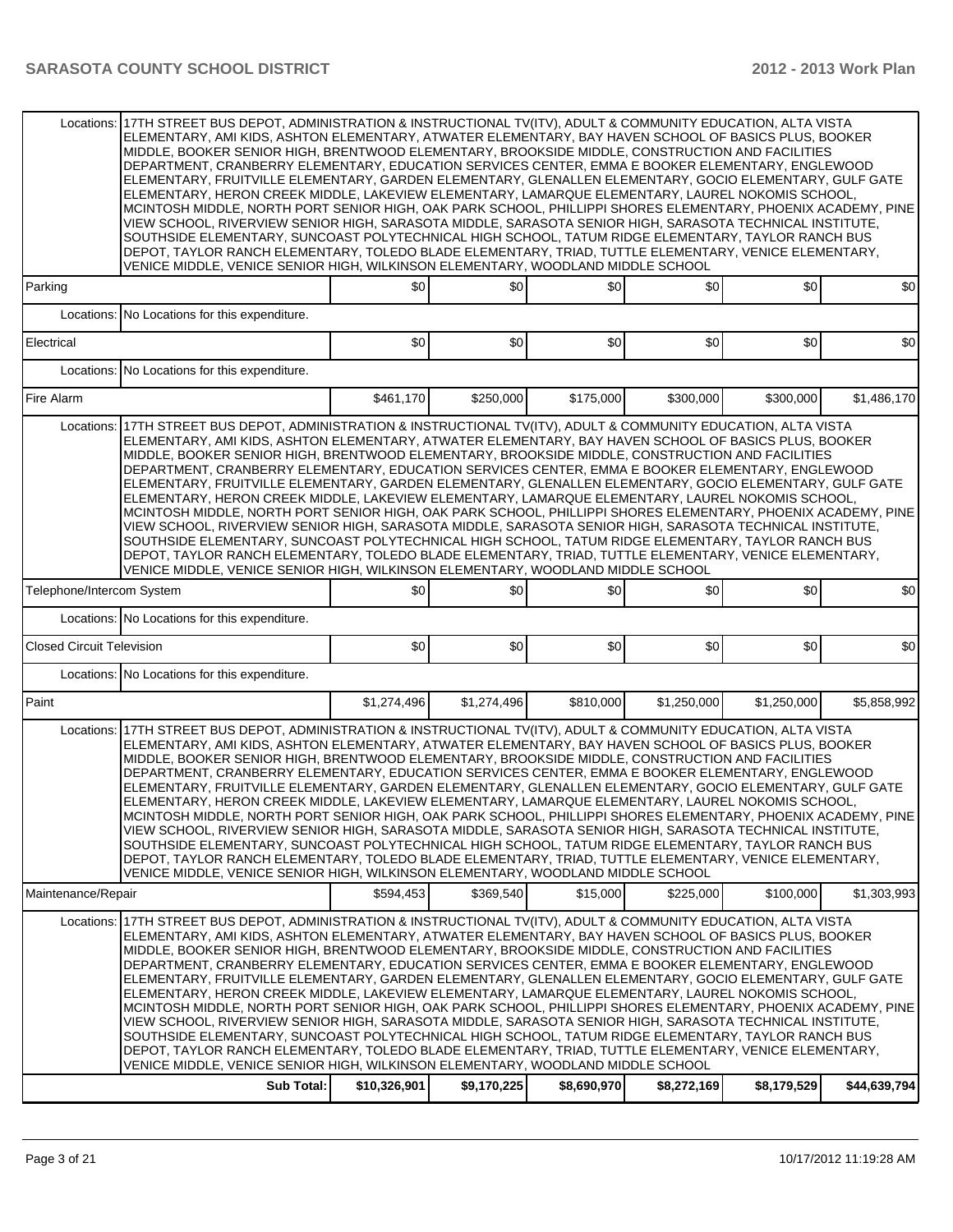| <b>PECO Maintenance Expenditures</b> | \$0          | \$0 <sub>1</sub> | \$0         | \$0 <sub>0</sub> | ሶስ<br>υU    | \$0          |
|--------------------------------------|--------------|------------------|-------------|------------------|-------------|--------------|
| 1.50 Mill Sub Total: I               | \$13,609,117 | \$10,091,225     | \$9,551,970 | \$9,268,169      | \$9,175,529 | \$51,696,010 |

| Other Items                                                                                                                                                                                                                                                                                                                                                                                                                                                                                                                                                                                                                                                                                                                                                                                                                                                                                                                                                                                                                                                                                                                                                                  | $2012 - 2013$<br><b>Actual Budget</b> | $2013 - 2014$<br>Projected | $2014 - 2015$<br>Projected | $2015 - 2016$<br>Projected | 2016 - 2017<br>Projected | Total        |
|------------------------------------------------------------------------------------------------------------------------------------------------------------------------------------------------------------------------------------------------------------------------------------------------------------------------------------------------------------------------------------------------------------------------------------------------------------------------------------------------------------------------------------------------------------------------------------------------------------------------------------------------------------------------------------------------------------------------------------------------------------------------------------------------------------------------------------------------------------------------------------------------------------------------------------------------------------------------------------------------------------------------------------------------------------------------------------------------------------------------------------------------------------------------------|---------------------------------------|----------------------------|----------------------------|----------------------------|--------------------------|--------------|
| Admin Sites Maintenance                                                                                                                                                                                                                                                                                                                                                                                                                                                                                                                                                                                                                                                                                                                                                                                                                                                                                                                                                                                                                                                                                                                                                      | \$500,000                             | \$250,000                  | \$250,000                  | \$250,000                  | \$250,000                | \$1,500,000  |
| Locations ADMINISTRATION & INSTRUCTIONAL TV(ITV), EDUCATION SERVICES CENTER                                                                                                                                                                                                                                                                                                                                                                                                                                                                                                                                                                                                                                                                                                                                                                                                                                                                                                                                                                                                                                                                                                  |                                       |                            |                            |                            |                          |              |
| Remodeling                                                                                                                                                                                                                                                                                                                                                                                                                                                                                                                                                                                                                                                                                                                                                                                                                                                                                                                                                                                                                                                                                                                                                                   | \$2,782,216                           | \$671,000                  | \$611.000                  | \$746,000                  | \$746.000                | \$5,556,216  |
| Locations 17TH STREET BUS DEPOT, ADMINISTRATION & INSTRUCTIONAL TV(ITV), ADULT & COMMUNITY EDUCATION, ALTA VISTA<br>ELEMENTARY, AMI KIDS, ASHTON ELEMENTARY, ATWATER ELEMENTARY, BAY HAVEN SCHOOL OF BASICS PLUS, BOOKER<br>MIDDLE. BOOKER SENIOR HIGH. BRENTWOOD ELEMENTARY. BROOKSIDE MIDDLE. CONSTRUCTION AND FACILITIES<br>DEPARTMENT, CRANBERRY ELEMENTARY, EDUCATION SERVICES CENTER, EMMA E BOOKER ELEMENTARY, ENGLEWOOD<br>ELEMENTARY, FRUITVILLE ELEMENTARY, GARDEN ELEMENTARY, GLENALLEN ELEMENTARY, GOCIO ELEMENTARY, GULF<br>GATE ELEMENTARY, HERON CREEK MIDDLE, LAKEVIEW ELEMENTARY, LAMARQUE ELEMENTARY, LAUREL NOKOMIS SCHOOL,<br>MCINTOSH MIDDLE, NORTH PORT SENIOR HIGH, OAK PARK SCHOOL, PHILLIPPI SHORES ELEMENTARY, PHOENIX ACADEMY,<br>PINE VIEW SCHOOL, RIVERVIEW SENIOR HIGH, SARASOTA MIDDLE, SARASOTA SENIOR HIGH, SARASOTA TECHNICAL<br>INSTITUTE, SOUTHSIDE ELEMENTARY, SUNCOAST POLYTECHNICAL HIGH SCHOOL, TATUM RIDGE ELEMENTARY, TAYLOR<br>RANCH BUS DEPOT. TAYLOR RANCH ELEMENTARY. TOLEDO BLADE ELEMENTARY. TRIAD. TUTTLE ELEMENTARY. VENICE<br>ELEMENTARY, VENICE MIDDLE, VENICE SENIOR HIGH, WILKINSON ELEMENTARY, WOODLAND MIDDLE SCHOOL |                                       |                            |                            |                            |                          |              |
| Total:                                                                                                                                                                                                                                                                                                                                                                                                                                                                                                                                                                                                                                                                                                                                                                                                                                                                                                                                                                                                                                                                                                                                                                       | \$13,609,117                          | \$10,091,225               | \$9,551,970                | \$9,268,169                | \$9,175,529              | \$51,696,010 |

## **Local 1.50 Mill Expenditure For Maintenance, Repair and Renovation**

Anticipated expenditures expected from local funding sources over the years covered by the current work plan.

| Item                                                         | 2012 - 2013<br><b>Actual Budget</b> | $2013 - 2014$<br>Projected | $2014 - 2015$<br>Projected | $2015 - 2016$<br>Projected | 2016 - 2017<br>Projected | <b>Total</b> |
|--------------------------------------------------------------|-------------------------------------|----------------------------|----------------------------|----------------------------|--------------------------|--------------|
| Remaining Maint and Repair from 1.5 Mills                    | \$13,609,117                        | \$10,091,225               | \$9,551,970                | \$9,268,169                | \$9,175,529              | \$51,696,010 |
| Maintenance/Repair Salaries                                  | \$1,731,110                         | \$1,757,077                | \$1,646,773                | \$1,671,474                | \$1,696,547              | \$8,502,981  |
| <b>School Bus Purchases</b>                                  | \$3,675,000                         | \$3,858,750                | \$3,858,750                | \$3,858,750                | \$3,858,750              | \$19,110,000 |
| Other Vehicle Purchases                                      | \$300,000                           | \$300,000                  | \$500,000                  | \$500,000                  | \$500,000                | \$2,100,000  |
| Capital Outlay Equipment                                     | \$433,334                           | \$264,444                  | \$239,444                  | \$315,000                  | \$315,000                | \$1,567,222  |
| <b>Rent/Lease Payments</b>                                   | \$5,760,723                         | \$5,760,723                | \$5,760,723                | \$5,760,723                | \$5,760,723              | \$28,803,615 |
| <b>COP Debt Service</b>                                      | \$19,913,814                        | \$19,915,464               | \$19,916,664               | \$13,826,664               | \$13,828,864             | \$87,401,470 |
| Rent/Lease Relocatables                                      | \$0                                 | \$0                        | \$0                        | \$0                        | \$0                      | \$0          |
| <b>Environmental Problems</b>                                | \$0                                 | \$0                        | \$0                        | \$0                        | \$0                      | \$0          |
| ls.1011.14 Debt Service                                      | \$0                                 | \$0                        | \$0                        | \$0                        | \$0                      | \$0          |
| <b>Special Facilities Construction Account</b>               | \$0                                 | \$0                        | \$0                        | \$0                        | \$0                      | \$0          |
| Premiums for Property Casualty Insurance - 1011.71<br>(4a,b) | \$3,070,000                         | \$3,162,100                | \$3,256,963                | \$3,354,672                | \$3,455,312              | \$16,299,047 |
| Qualified School Construction Bonds (QSCB)                   | \$2,418,819                         | \$2,418,819                | \$2,418,819                | \$2,418,819                | \$2,418,819              | \$12,094,095 |
| Qualified Zone Academy Bonds (QZAB)                          | \$0                                 | \$0                        | \$0                        | \$0                        | \$0                      | \$0          |
| Technology Projects                                          | \$7,073,979                         | \$3,875,224                | \$3,804,091                | \$3,884,204                | \$3,636,210              | \$22,273,708 |
| Portables                                                    | \$1,564,520                         | \$1,291,848                | \$1,291,848                | \$1,291,848                | \$1,291,848              | \$6,731,912  |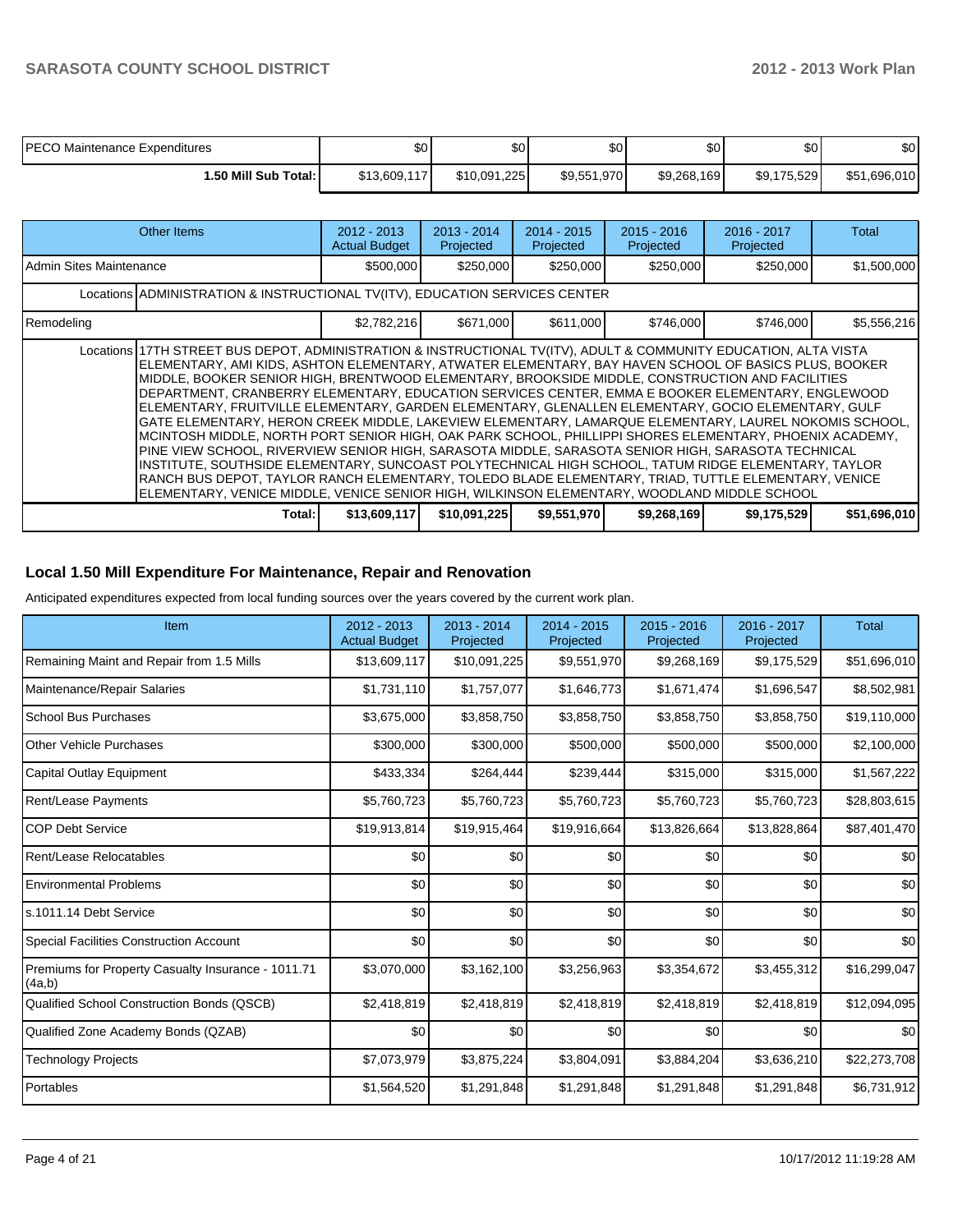| <b>Equipment Transfer</b>                 | \$936,826    | \$889,985    | \$845,485    | \$803,211    | \$763,051    | \$4,238,558   |  |  |
|-------------------------------------------|--------------|--------------|--------------|--------------|--------------|---------------|--|--|
| Special School Maintenance                | \$16,128,992 | \$16,394,824 | \$16,868,896 | \$17,356,836 | \$17,859,050 | \$84,608,598  |  |  |
| Impact Fee Exemption Processing           | \$1,000      | \$0          | \$0          | \$2,000      | \$2,000      | \$5,000       |  |  |
| <b>Land Purchases</b>                     | \$3,402,448  | \$400,000    | \$710,000    | \$1,218,000  | \$1,218,000  | \$6,948,448   |  |  |
| <b>Charter School Payments</b>            | \$2,127,101  | \$2,426,558  | \$2,523,620  | \$2,624,565  | \$2,729,548  | \$12,431,392  |  |  |
| <b>Construction Departmental Expenses</b> | \$147,362    | \$145,313    | \$168,772    | \$147,334    | \$151,004    | \$759,785     |  |  |
| Playgrounds                               | \$147,867    | \$120,000    | \$120,000    | \$120,000    | \$120,000    | \$627,867     |  |  |
| Local Expenditure Totals:                 | \$82,442,012 | \$73,072,354 | \$73,482,818 | \$68,422,269 | \$68,780,255 | \$366,199,708 |  |  |
| <b>Revenue</b>                            |              |              |              |              |              |               |  |  |

## **1.50 Mill Revenue Source**

Schedule of Estimated Capital Outlay Revenue from each currently approved source which is estimated to be available for expenditures on the projects included In the tentative district facilities work program. All amounts are NET after considering carryover balances, interest earned, new COP's, 1011.14 and 1011.15 loans, etc. Districts cannot use 1.5-Mill funds for salaries except for those explicitly associated with maintenance/repair projects. (1011.71 (5), F.S.)

| Item                                                                             | Fund | $2012 - 2013$<br><b>Actual Value</b> | $2013 - 2014$<br>Projected | $2014 - 2015$<br>Projected | $2015 - 2016$<br>Projected | 2016 - 2017<br>Projected | Total             |
|----------------------------------------------------------------------------------|------|--------------------------------------|----------------------------|----------------------------|----------------------------|--------------------------|-------------------|
| (1) Non-exempt property<br>assessed valuation                                    |      | \$41,751,400,000                     | \$41,751,400,000           | \$43,003,942,360           | \$44,294,060,420           | \$45,622,881,944         | \$216,423,684,724 |
| (2) The Millege projected for<br>discretionary capital outlay per<br>ls.1011.71  |      | 1.50                                 | 1.50                       | 1.50                       | 1.50                       | 1.50                     |                   |
| (3) Full value of the 1.50-Mill<br>discretionary capital outlay per<br>s.1011.71 |      | \$70.142.352                         | \$70,142,352               | \$72,246,623               | \$74,414,022               | \$76,646,442             | \$363,591,791     |
| (4) Value of the portion of the 1.50<br>-Mill ACTUALLY levied                    | 370  | \$60,122,016                         | \$60,122,016               | \$61,925,677               | \$63,783,447               | \$65,696,950             | \$311,650,106     |
| $(5)$ Difference of lines $(3)$ and $(4)$                                        |      | \$10,020,336                         | \$10,020,336               | \$10,320,946               | \$10,630,575               | \$10,949,492             | \$51,941,685      |

# **PECO Revenue Source**

The figure in the row designated "PECO Maintenance" will be subtracted from funds available for new construction because PECO maintenance dollars cannot be used for new construction.

| <b>Item</b>                           | Fund | $2012 - 2013$<br><b>Actual Budget</b> | $2013 - 2014$<br>Projected | $2014 - 2015$<br>Projected | $2015 - 2016$<br>Projected | 2016 - 2017<br>Projected | <b>Total</b> |
|---------------------------------------|------|---------------------------------------|----------------------------|----------------------------|----------------------------|--------------------------|--------------|
| <b>IPECO New Construction</b>         | 340  | \$O I                                 | \$0                        | \$0                        | \$0 <sub>0</sub>           | \$0                      | \$0          |
| <b>IPECO Maintenance Expenditures</b> |      | \$O I                                 | \$0                        | \$0                        | \$0 <sub>0</sub>           | \$0                      | \$0          |
|                                       |      | \$0 I                                 | \$0                        | \$0                        | \$0                        | \$0                      | \$0          |

# **CO & DS Revenue Source**

Revenue from Capital Outlay and Debt Service funds.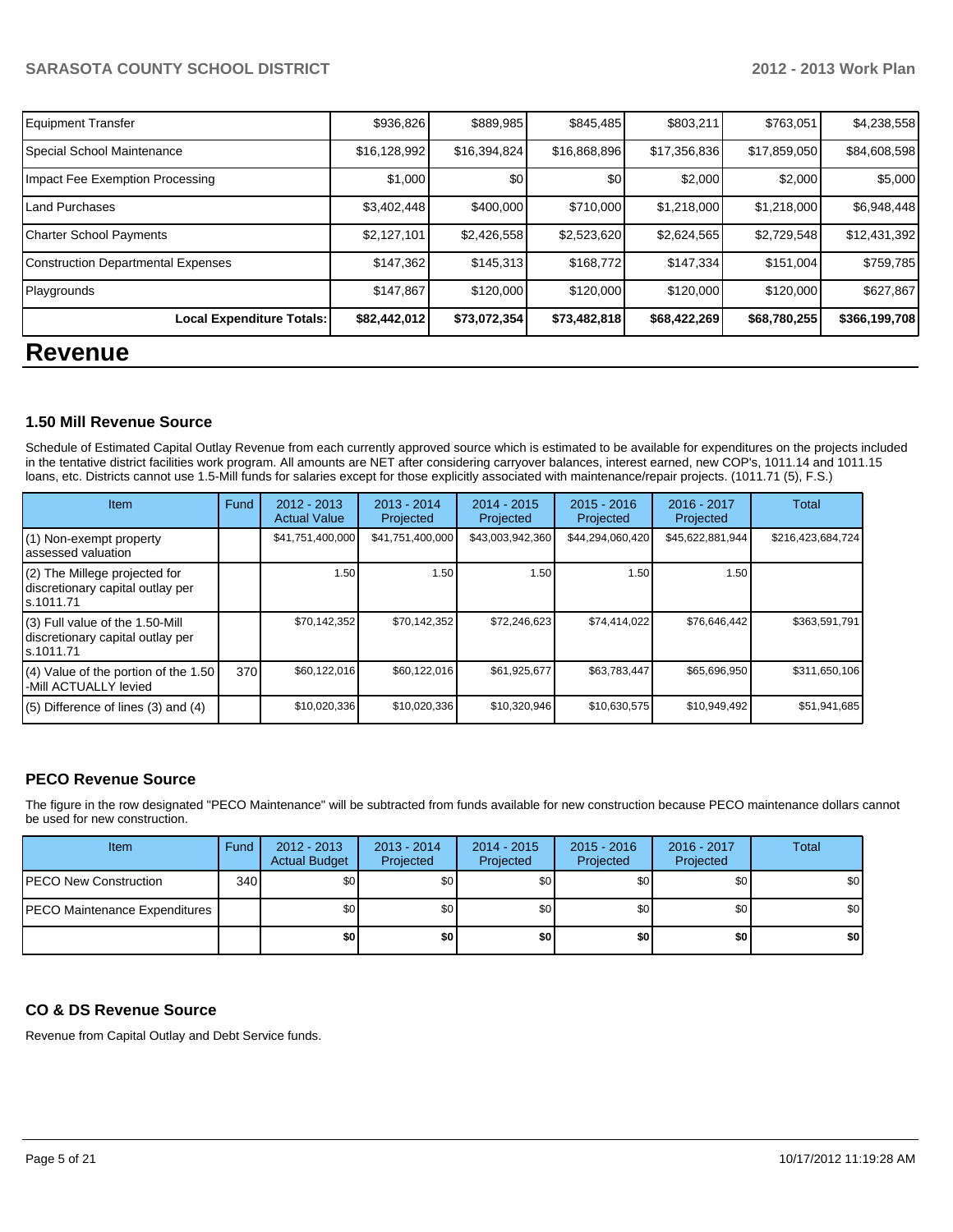Yes

| <b>Item</b>                              | Fund | $2012 - 2013$<br><b>Actual Budget</b> | $2013 - 2014$<br>Projected | $2014 - 2015$<br>Projected | $2015 - 2016$<br>Projected | $2016 - 2017$<br>Projected | Total       |
|------------------------------------------|------|---------------------------------------|----------------------------|----------------------------|----------------------------|----------------------------|-------------|
| CO & DS Cash Flow-through<br>Distributed | 360  | \$198.804                             | \$198,804                  | \$198.804                  | \$198.804                  | \$198,804                  | \$994,020   |
| CO & DS Interest on<br>Undistributed CO  | 360  | \$17,637                              | \$17,637                   | \$17.637                   | \$17,637                   | \$17,637                   | \$88,185    |
|                                          |      | \$216,441                             | \$216,441                  | \$216,441                  | \$216,441                  | \$216,441                  | \$1,082,205 |

#### **Fair Share Revenue Source**

Nothing reported for this section. All legally binding commitments for proportionate fair-share mitigation for impacts on public school facilities must be included in the 5-year district work program.

#### **Sales Surtax Referendum**

Specific information about any referendum for a 1-cent or ½-cent surtax referendum during the previous year.

| Did the school district hold a surtax referendum during the past fiscal year 2011 - 2012? |  |  |
|-------------------------------------------------------------------------------------------|--|--|
|                                                                                           |  |  |

| <b>Sales Surtax Type:</b>                                                   | One Cent Intergovernmental Sales Surtax |
|-----------------------------------------------------------------------------|-----------------------------------------|
| Date of Election:                                                           | 11/6/2007                               |
| Date of Expiration:                                                         | 8/31/2024                               |
| <b>Anticipated Revenue Start Date:</b>                                      | 9/1/2009                                |
| <b>Anticipated Revenue End Date:</b>                                        | 8/31/2024                               |
| <b>Estimated Annualized Revenue:</b>                                        | \$23,432,134                            |
| Total \$ Amount Projected to be Received for the<br><b>Duration of Tax:</b> | \$351,482,015                           |
| Number of Years Tax In Effect:                                              | 15                                      |
| <b>Percentage of Vote FOR:</b>                                              | 61 %                                    |
| <b>Percentage of Vote AGAINST:</b>                                          | 39%                                     |

# **Additional Revenue Source**

Any additional revenue sources

| <b>Item</b>                                                                                             | $2012 - 2013$<br><b>Actual Value</b> | $2013 - 2014$<br>Projected | 2014 - 2015<br>Projected | $2015 - 2016$<br>Projected | $2016 - 2017$<br>Projected | Total            |
|---------------------------------------------------------------------------------------------------------|--------------------------------------|----------------------------|--------------------------|----------------------------|----------------------------|------------------|
| IProceeds from a s.1011.14/15 F.S. Loans I                                                              | \$0 <sub>0</sub>                     | \$0                        | \$0                      | \$0                        | \$0                        | \$0 <sub>1</sub> |
| District Bonds - Voted local bond<br>referendum proceeds per s.9, Art VII<br><b>IState Constitution</b> | \$0 <sub>0</sub>                     | \$0                        | \$0                      | \$0 <sub>0</sub>           | \$0                        | \$0 <sub>1</sub> |
| Proceeds from Special Act Bonds                                                                         | \$0                                  | \$0                        | \$0                      | \$0                        | \$0 <sub>1</sub>           | \$0 <sub>1</sub> |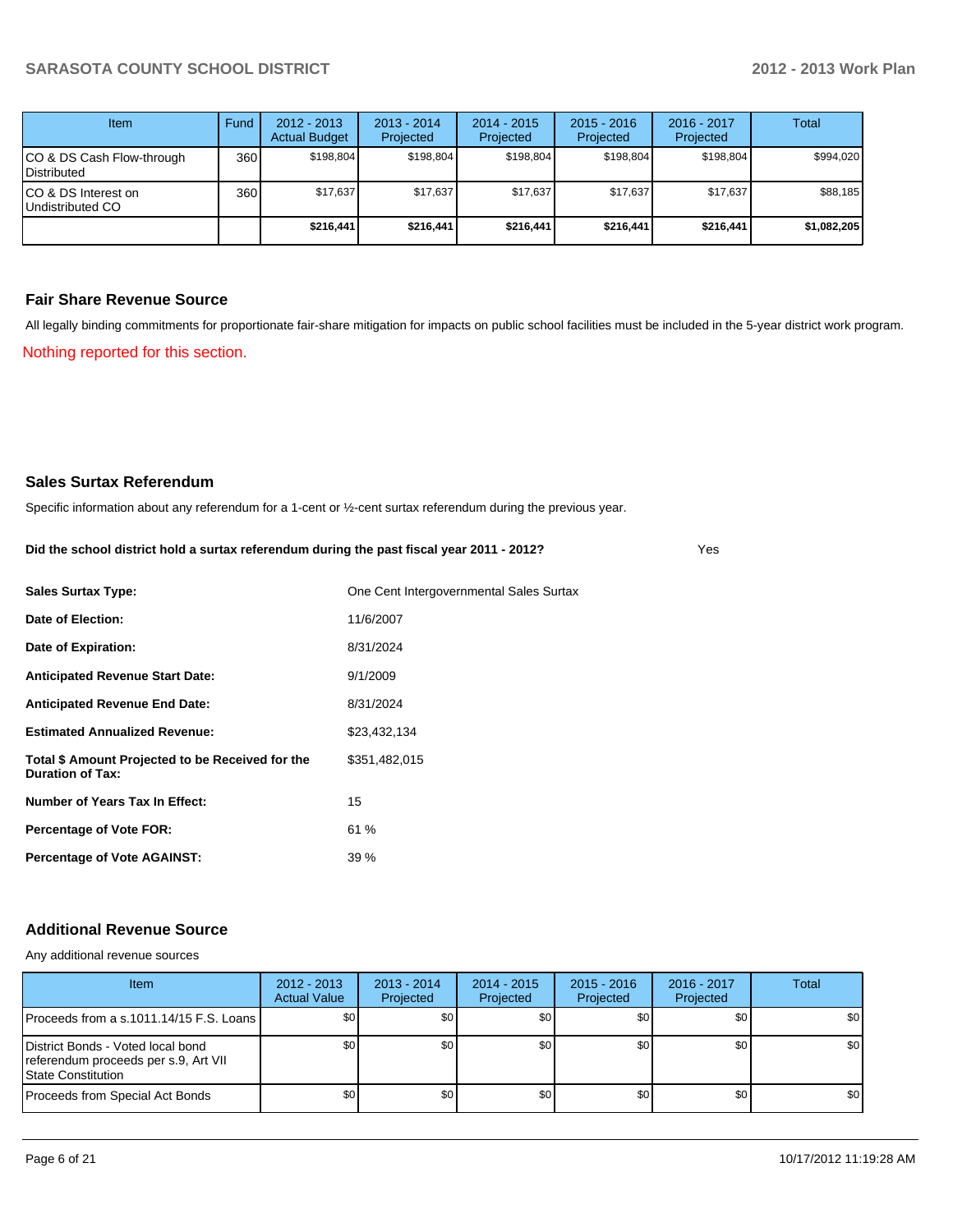| Estimated Revenue from CO & DS Bond<br>Sale                                                                               | \$0           | \$0          | \$0          | \$0          | \$0          | \$0           |
|---------------------------------------------------------------------------------------------------------------------------|---------------|--------------|--------------|--------------|--------------|---------------|
| Proceeds from Voted Capital<br>Improvements millage                                                                       | \$0           | \$0          | \$0          | \$0          | \$0          | \$0           |
| Other Revenue for Other Capital Projects                                                                                  | \$1,742,379   | \$1,777,227  | \$1,812,771  | \$1,849,027  | \$1,886,007  | \$9,067,411   |
| Proceeds from 1/2 cent sales surtax<br>authorized by school board                                                         | \$0           | \$0          | \$0          | \$0          | \$0          | \$0           |
| Proceeds from local governmental<br>infrastructure sales surtax                                                           | \$12,985,416  | \$13,374,978 | \$13,776,228 | \$14,189,515 | \$14,615,200 | \$68,941,337  |
| Proceeds from Certificates of<br>Participation (COP's) Sale                                                               | \$0           | \$0          | \$0          | \$0          | \$0          | \$0           |
| Classrooms First Bond proceeds amount<br>authorized in FY 1997-98                                                         | \$0           | \$0          | \$0          | \$0          | \$0          | \$0           |
| <b>Classrooms for Kids</b>                                                                                                | \$0           | \$0          | \$0          | \$0          | \$0          | \$0           |
| <b>District Equity Recognition</b>                                                                                        | \$0           | \$0          | \$0          | \$0          | \$0          | \$0           |
| <b>Federal Grants</b>                                                                                                     | \$0           | \$0          | \$0          | \$0          | \$0          | \$0           |
| Proportionate share mitigation (actual<br>cash revenue only, not in kind donations)                                       | \$0           | \$0          | \$0          | \$0          | \$0          | \$0           |
| Impact fees received                                                                                                      | \$0           | \$200,000    | \$500,000    | \$1,000,000  | \$1,000,000  | \$2,700,000   |
| Private donations                                                                                                         | \$0           | \$0          | \$0          | \$0          | \$0          | \$0           |
| Grants from local governments or not-for-<br>profit organizations                                                         | \$0           | \$0          | \$0          | \$0          | \$0          | \$0           |
| Interest, Including Profit On Investment                                                                                  | \$700,000     | \$730,000    | \$740,000    | \$750,000    | \$750,000    | \$3,670,000   |
| Revenue from Bonds pledging proceeds<br>from 1 cent or 1/2 cent Sales Surtax                                              | \$0           | \$0          | \$0          | \$0          | \$0          | \$0           |
| <b>Total Fund Balance Carried Forward</b>                                                                                 | \$173,672,305 | \$26,194,523 | \$29,666,943 | \$35,286,852 | \$48,792,250 | \$313,612,873 |
| General Capital Outlay Obligated Fund<br><b>Balance Carried Forward From Total</b><br><b>Fund Balance Carried Forward</b> | \$0           | \$0          | \$0          | \$0          | \$0          | \$0           |
| Special Facilities Construction Account                                                                                   | \$0           | \$0          | \$0          | \$0          | \$0          | \$0           |
| One Cent - 1/2 Cent Sales Surtax Debt<br>Service From Total Fund Balance Carried<br>Forward                               | \$0           | \$0          | \$0          | \$0          | \$0          | \$0           |
| Capital Outlay Projects Funds Balance<br>Carried Forward From Total Fund<br><b>Balance Carried Forward</b>                | \$0           | \$0          | \$0          | \$0          | \$0          | \$0           |
| <b>Interlocal Agreement</b>                                                                                               | \$1,822,500   | \$0          | \$0          | \$0          | \$0          | \$1,822,500   |
| <b>Subtotal</b>                                                                                                           | \$190,922,600 | \$42,276,728 | \$46,495,942 | \$53,075,394 | \$67,043,457 | \$399,814,121 |

# **Total Revenue Summary**

| <b>Item Name</b>                                                    | $2012 - 2013$<br><b>Budget</b> | $2013 - 2014$<br>Projected | $2014 - 2015$<br>Projected | $2015 - 2016$<br>Projected | $2016 - 2017$<br>Projected | <b>Five Year Total</b> |
|---------------------------------------------------------------------|--------------------------------|----------------------------|----------------------------|----------------------------|----------------------------|------------------------|
| Local 1.5 Mill Discretionary Capital Outlay  <br><b>I</b> Revenue   | \$60,122,016                   | \$60,122,016               | \$61,925,677               | \$63.783.447               | \$65,696,950               | \$311,650,106          |
| IPECO and 1.5 Mill Maint and Other 1.5<br><b>IMill Expenditures</b> | (\$82,442,012)                 | (\$73,072,354)             | (S73, 482, 818)            | $(\$68,422,269)$           | (\$68,780,255)             | $(\$366, 199, 708)$    |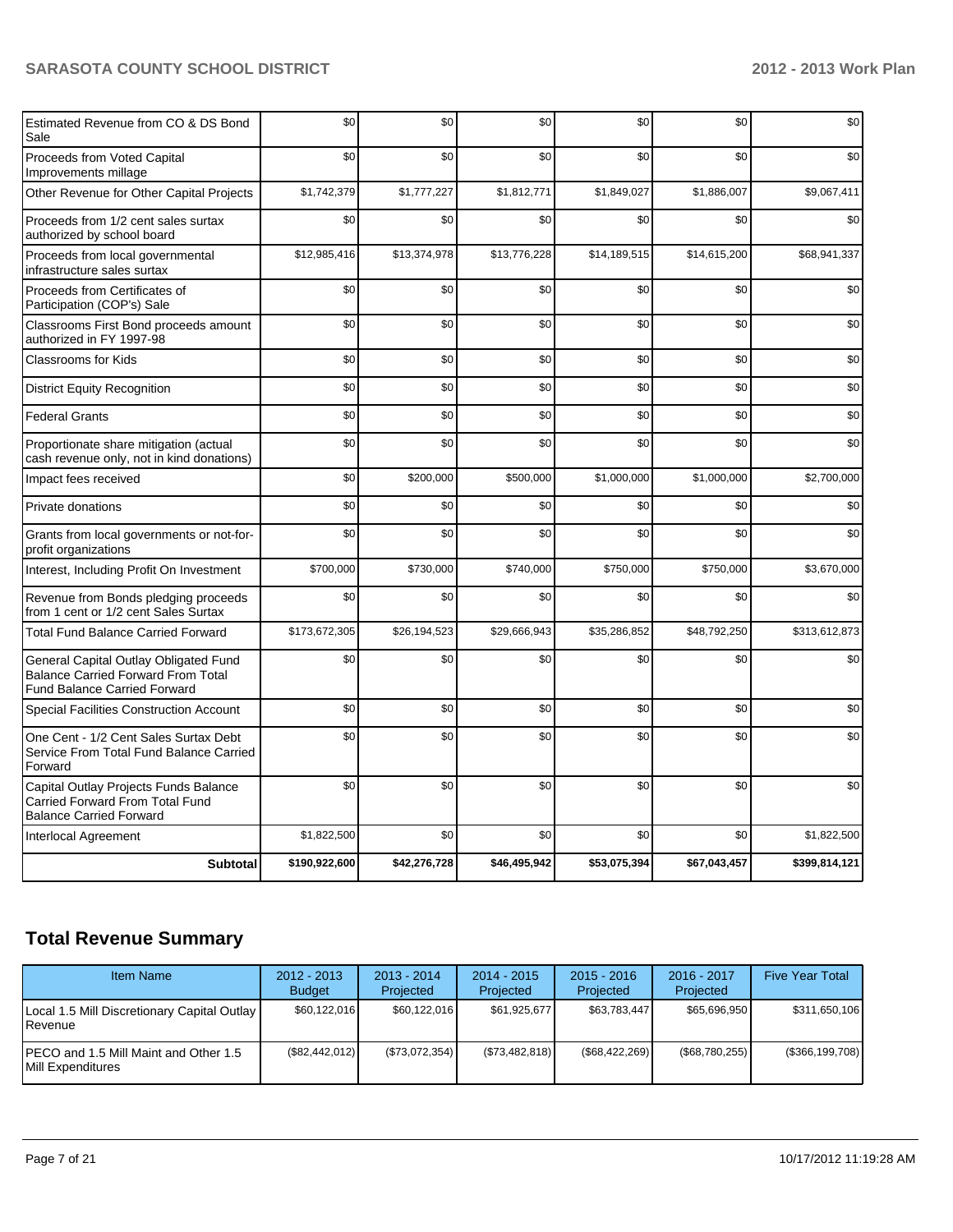| IPECO Maintenance Revenue                                 | \$0                          | \$0                        | \$0                        | \$0                        | \$0                      | \$0 <sub>1</sub>       |
|-----------------------------------------------------------|------------------------------|----------------------------|----------------------------|----------------------------|--------------------------|------------------------|
| <b>Available 1.50 Mill for New</b><br><b>Construction</b> | ( \$22, 319, 996)            | (\$12,950,338)             | (\$11,557,141)             | ( \$4,638,822)             | ( \$3,083,305)           | $(*54,549,602)$        |
| <b>Item Name</b>                                          | 2012 - 2013<br><b>Budget</b> | $2013 - 2014$<br>Projected | $2014 - 2015$<br>Projected | $2015 - 2016$<br>Projected | 2016 - 2017<br>Projected | <b>Five Year Total</b> |
| ICO & DS Revenue                                          | \$216,441                    | \$216,441                  | \$216,441                  | \$216,441                  | \$216,441                | \$1,082,205            |
| IPECO New Construction Revenue                            | \$0                          | \$0                        | \$0                        | \$0                        | \$0                      | \$0                    |
| <b>Other/Additional Revenue</b>                           | \$190,922,600                | \$42,276,728               | \$46,495,942               | \$53,075,394               | \$67,043,457             | \$399,814,121          |
| <b>Total Additional Revenuel</b>                          | \$191,139,041                | \$42,493,169               | \$46,712,383               | \$53,291,835               | \$67,259,898             | \$400,896,326          |
| Total Available Revenue                                   | \$168,819,045                | \$29,542,831               | \$35,155,242               | \$48,653,013               | \$64,176,593             | \$346,346,724          |

# **Project Schedules**

# **Capacity Project Schedules**

Nothing reported for this section. A schedule of capital outlay projects necessary to ensure the availability of satisfactory classrooms for the projected student enrollment in K-12 programs.

| <b>Planned Cost:</b>     |  |  |  |
|--------------------------|--|--|--|
| <b>Student Stations:</b> |  |  |  |
| <b>Total Classrooms:</b> |  |  |  |
| Gross Sq Ft:             |  |  |  |

#### **Other Project Schedules**

Major renovations, remodeling, and additions of capital outlay projects that do not add capacity to schools.

| <b>Project Description</b>       | Location                                | $2012 - 2013$<br>Actual Budget | $2013 - 2014$<br>Projected | 2014 - 2015<br>Projected | $2015 - 2016$<br>Projected | 2016 - 2017<br>Projected | <b>Total</b>     | <b>Funded</b> |
|----------------------------------|-----------------------------------------|--------------------------------|----------------------------|--------------------------|----------------------------|--------------------------|------------------|---------------|
| <b>IFinal Construction Costs</b> | <b>IRIVERVIEW SENIOR</b><br><b>HIGH</b> | \$6.089                        | \$٥Ι                       | \$0                      | \$0                        | \$0                      | \$6.089 Yes      |               |
| <b>IRebuild</b>                  | <b>BOOKER SENIOR HIGH</b>               | \$20,377,684                   | \$0                        | \$0                      | ا 30                       | \$0                      | \$20,377,684 Yes |               |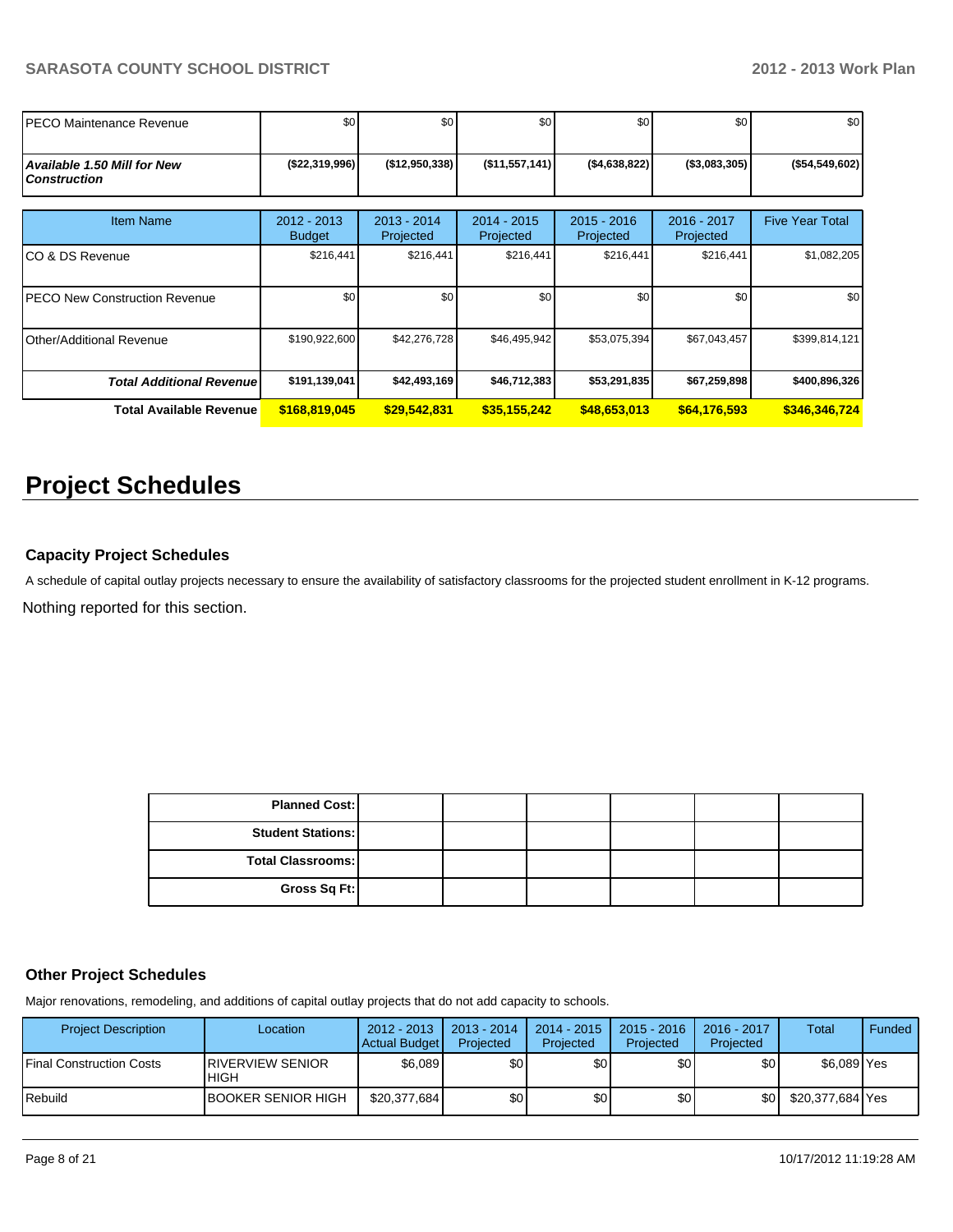| Rebuild                                   | VENICE SENIOR HIGH                                     | \$47,352,253  | \$0 | \$0 | \$0 | \$0 | \$47,352,253 Yes  |                    |
|-------------------------------------------|--------------------------------------------------------|---------------|-----|-----|-----|-----|-------------------|--------------------|
| Final Construction Costs                  | <b>SUNCOAST</b><br>POLYTECHNICAL HIGH<br><b>SCHOOL</b> | \$100,137     | \$0 | \$0 | \$0 | \$0 | \$100,137 Yes     |                    |
| Remodeling/Renovation of<br>entire campus | SARASOTA TECHNICAL<br><b>INSTITUTE</b>                 | \$31,190,680  | \$0 | \$0 | \$0 | \$0 | \$31,190,680 Yes  |                    |
| <b>IHVAC Renovations</b>                  | <b>SARASOTA MIDDLE</b>                                 | \$4,786,394   | \$0 | \$0 | \$0 | \$0 | \$4,786,394 Yes   |                    |
| <b>IHVAC Renovations</b>                  | LAUREL NOKOMIS<br><b>SCHOOL</b>                        | \$4,943,451   | \$0 | \$0 | \$0 | \$0 | \$4,943,451 Yes   |                    |
| Rebuild                                   | <b>SARASOTA SENIOR</b><br><b>HIGH</b>                  | \$30,412,449  | \$0 | \$0 | \$0 | \$0 | \$30,412,449 Yes  |                    |
| County Partnership Projects               | Location not specified                                 | \$0           | \$0 | \$0 | \$0 | \$0 |                   | \$0 <sup>Yes</sup> |
| <b>IHVAC Renovations</b>                  | <b>BOOKER MIDDLE</b>                                   | \$1,392,637   | \$0 | \$0 | \$0 | \$0 | \$1,392,637 Yes   |                    |
| <b>IHVAC Renovations</b>                  | <b>FRUITVILLE</b><br><b>ELEMENTARY</b>                 | \$401,453     | \$0 | \$0 | \$0 | \$0 | \$401,453 Yes     |                    |
| South County Bus Depot                    | Location not specified                                 | \$1,688,990   | \$0 | \$0 | \$0 | \$0 | \$1,688,990 Yes   |                    |
|                                           |                                                        | \$142,652,217 | \$0 | \$0 | \$0 |     | \$0 \$142,652,217 |                    |

# **Additional Project Schedules**

Any projects that are not identified in the last approved educational plant survey.

Nothing reported for this section.

## **Non Funded Growth Management Project Schedules**

Schedule indicating which projects, due to planned development, that CANNOT be funded from current revenues projected over the next five years.

Nothing reported for this section.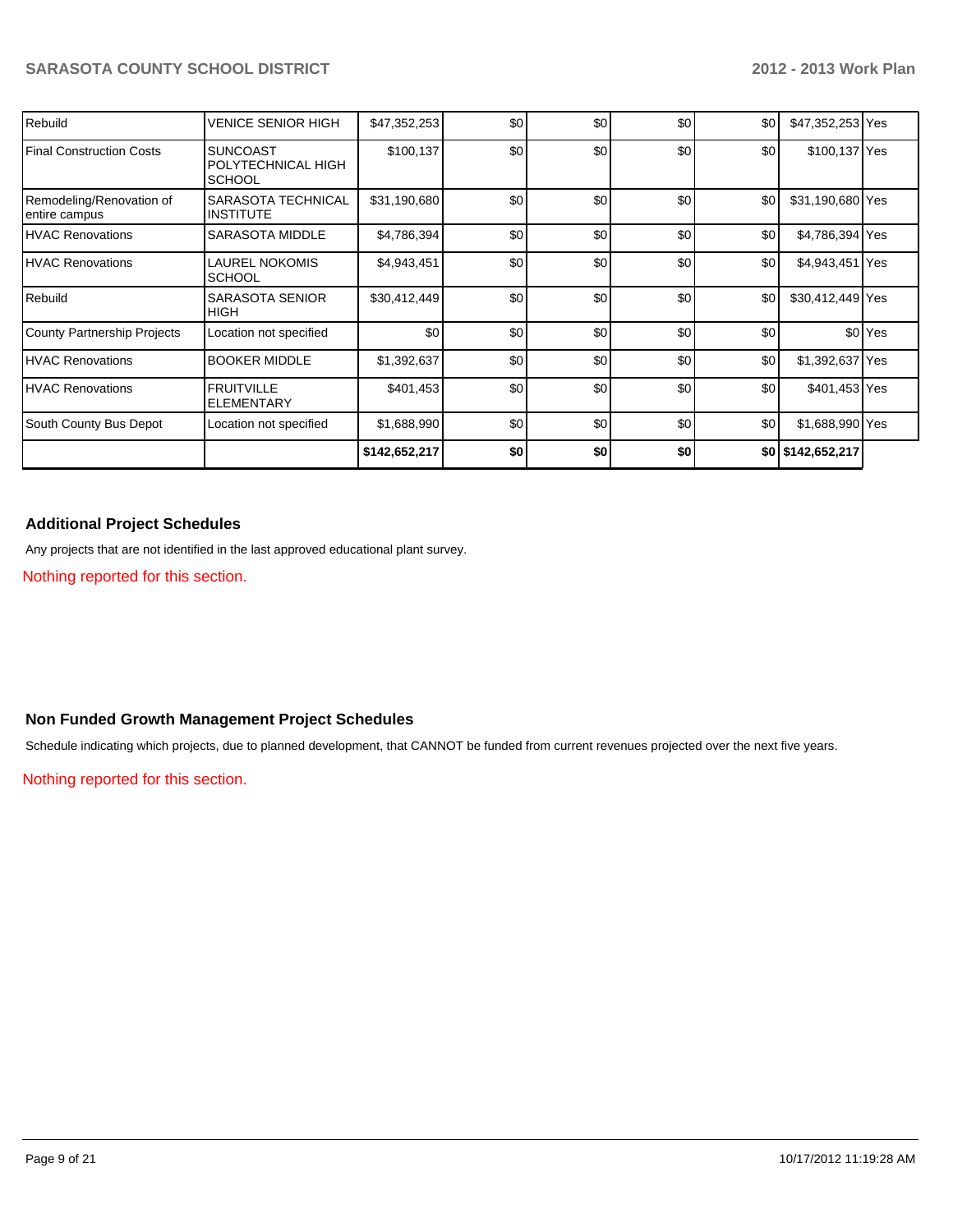# **Tracking**

# **Capacity Tracking**

| Location                                  | $2012 -$<br>2013 Satis.<br>Stu. Sta. | Actual<br>$2012 -$<br>2013 FISH<br>Capacity | Actual<br>$2011 -$<br>2012<br><b>COFTE</b> | # Class<br><b>Rooms</b> | Actual<br>Average<br>$2012 -$<br><b>2013 Class</b><br><b>Size</b> | Actual<br>$2012 -$<br>2013<br><b>Utilization</b> | <b>New</b><br>Stu.<br>Capacity | <b>New</b><br>Rooms to<br>be<br>Added/Re<br>moved | Projected<br>$2016 -$<br>2017<br><b>COFTE</b> | Projected<br>$2016 -$<br>2017<br><b>Utilization</b> | Projected<br>$2016 -$<br>2017 Class<br><b>Size</b> |
|-------------------------------------------|--------------------------------------|---------------------------------------------|--------------------------------------------|-------------------------|-------------------------------------------------------------------|--------------------------------------------------|--------------------------------|---------------------------------------------------|-----------------------------------------------|-----------------------------------------------------|----------------------------------------------------|
| <b>ALTA VISTA</b><br><b>ELEMENTARY</b>    | 953                                  | 953                                         | 581                                        | 50                      | 12                                                                | 61.00 %                                          | -60                            | $-3$                                              | 550                                           | 62.00%                                              | 12                                                 |
| PINE VIEW SCHOOL                          | 2,193                                | 1,973                                       | 2,167                                      | 96                      | 23                                                                | 110.00 %                                         | 0                              | $\Omega$                                          | 2,140                                         | 108.00%                                             | 22                                                 |
| <b>SARASOTA SENIOR</b><br><b>HIGH</b>     | 3,273                                | 3,109                                       | 1,850                                      | 139                     | 13                                                                | 60.00 %                                          | $-600$                         | $-25$                                             | 1,860                                         | 74.00 %                                             | 16                                                 |
| <b>BAY HAVEN SCHOOL</b><br>OF BASICS PLUS | 701                                  | 701                                         | 579                                        | 36                      | 16                                                                | 83.00 %                                          | $\Omega$                       | $\Omega$                                          | 555                                           | 79.00 %                                             | 15                                                 |
| <b>BOOKER SENIOR HIGH</b>                 | 3,493                                | 3,318                                       | 941                                        | 145                     | 6                                                                 | 28.00 %                                          | $-2,075$                       | -83                                               | 1,000                                         | 80.00%                                              | 16                                                 |
| <b>BRENTWOOD</b><br><b>ELEMENTARY</b>     | 1,043                                | 1,043                                       | 637                                        | 55                      | 12                                                                | 61.00 %                                          | $\Omega$                       | $\Omega$                                          | 470                                           | 45.00 %                                             | 9                                                  |
| <b>BROOKSIDE MIDDLE</b>                   | 1,649                                | 1,484                                       | 896                                        | 71                      | 13                                                                | 60.00 %                                          | $\Omega$                       | $\Omega$                                          | 810                                           | 55.00 %                                             | 11                                                 |
| <b>ENGLEWOOD</b><br><b>ELEMENTARY</b>     | 698                                  | 698                                         | 430                                        | 37                      | 12                                                                | 62.00 %                                          | $-20$                          | $-1$                                              | 460                                           | 68.00 %                                             | 13                                                 |
| <b>FRUITVILLE</b><br><b>ELEMENTARY</b>    | 1,014                                | 1,014                                       | 744                                        | 54                      | 14                                                                | 73.00 %                                          | $-40$                          | $-2$                                              | 680                                           | 70.00%                                              | 13                                                 |
| <b>MCINTOSH MIDDLE</b>                    | 1,417                                | 1,275                                       | 885                                        | 61                      | 15                                                                | 69.00 %                                          | $\Omega$                       | $\Omega$                                          | 840                                           | 66.00 %                                             | 14                                                 |
| PHILLIPPI SHORES<br><b>ELEMENTARY</b>     | 731                                  | 731                                         | 674                                        | 39                      | 17                                                                | 92.00 %                                          | $\Omega$                       | $\Omega$                                          | 720                                           | 98.00%                                              | 18                                                 |
| <b>RIVERVIEW SENIOR</b><br><b>HIGH</b>    | 2,786                                | 2,646                                       | 2,499                                      | 118                     | 21                                                                | 94.00 %                                          | $\Omega$                       | $\Omega$                                          | 2,380                                         | 90.00 %                                             | 20                                                 |
| <b>SOUTHSIDE</b><br><b>ELEMENTARY</b>     | 851                                  | 851                                         | 723                                        | 43                      | 17                                                                | 85.00 %                                          | $\Omega$                       | $\Omega$                                          | 690                                           | 81.00%                                              | 16                                                 |
| <b>TUTTLE ELEMENTARY</b>                  | 921                                  | 921                                         | 659                                        | 50                      | 13                                                                | 72.00 %                                          | $-42$                          | $-3$                                              | 620                                           | 71.00%                                              | 13                                                 |
| <b>VENICE ELEMENTARY</b>                  | 784                                  | 784                                         | 599                                        | 43                      | 14                                                                | 76.00 %                                          | $\Omega$                       | $\Omega$                                          | 530                                           | 68.00 %                                             | 12                                                 |
| <b>VENICE SENIOR HIGH</b>                 | 4,557                                | 4,329                                       | 1,799                                      | 191                     | 9                                                                 | 42.00 %                                          | $-2,255$                       | $-90$                                             | 1,789                                         | 86.00 %                                             | 18                                                 |
| <b>GOCIO ELEMENTARY</b>                   | 844                                  | 844                                         | 781                                        | 46                      | 17                                                                | 93.00 %                                          | $-70$                          | $-4$                                              | 600                                           | 78.00 %                                             | 14                                                 |
| <b>GULF GATE</b><br><b>ELEMENTARY</b>     | 913                                  | 913                                         | 764                                        | 50                      | 15                                                                | 84.00 %                                          | $\Omega$                       | $\Omega$                                          | 650                                           | 71.00%                                              | 13                                                 |
| <b>WILKINSON</b><br>ELEMENTARY            | 786                                  | 786                                         | 503                                        | 44                      | 11                                                                | 64.00 %                                          | $\Omega$                       | $\Omega$                                          | 430                                           | 55.00 %                                             | 10                                                 |
| OAK PARK SCHOOL                           | 666                                  | 666                                         | 347                                        | 60                      | $6 \mid$                                                          | 52.00 %                                          | $\vert 0 \vert$                | $\overline{0}$                                    | 350                                           | 53.00 %                                             | 6                                                  |
| TRIAD                                     | 201                                  | 201                                         | 84                                         | 11                      | 8 <sup>1</sup>                                                    | 42.00 %                                          | $\overline{0}$                 | $\overline{0}$                                    | 120                                           | 60.00%                                              | 11                                                 |
| <b>ASHTON ELEMENTARY</b>                  | 908                                  | 908                                         | 812                                        | 49                      | 17                                                                | 89.00 %                                          | $-100$                         | $-5$                                              | 710                                           | 88.00 %                                             | 16                                                 |
| <b>GARDEN ELEMENTARY</b>                  | 751                                  | 751                                         | 585                                        | 39                      | 15                                                                | 78.00 %                                          | $-120$                         | $-6$                                              | 465                                           | 74.00%                                              | 14                                                 |
| SARASOTA TECHNICAL<br>INSTITUTE           | 2,407                                | 2,888                                       | 340                                        | 131                     | 3                                                                 | 12.00 %                                          | 0                              | $\overline{0}$                                    | 300                                           | 10.00%                                              | $\overline{2}$                                     |
| IAMI KIDS                                 | 289                                  | 289                                         | 27                                         | 13                      | $\mathbf{2}$                                                      | 9.00%                                            | $\overline{0}$                 | $\overline{0}$                                    | $\overline{0}$                                | $0.00 \%$                                           | 0                                                  |
|                                           |                                      |                                             |                                            |                         |                                                                   |                                                  |                                |                                                   |                                               |                                                     |                                                    |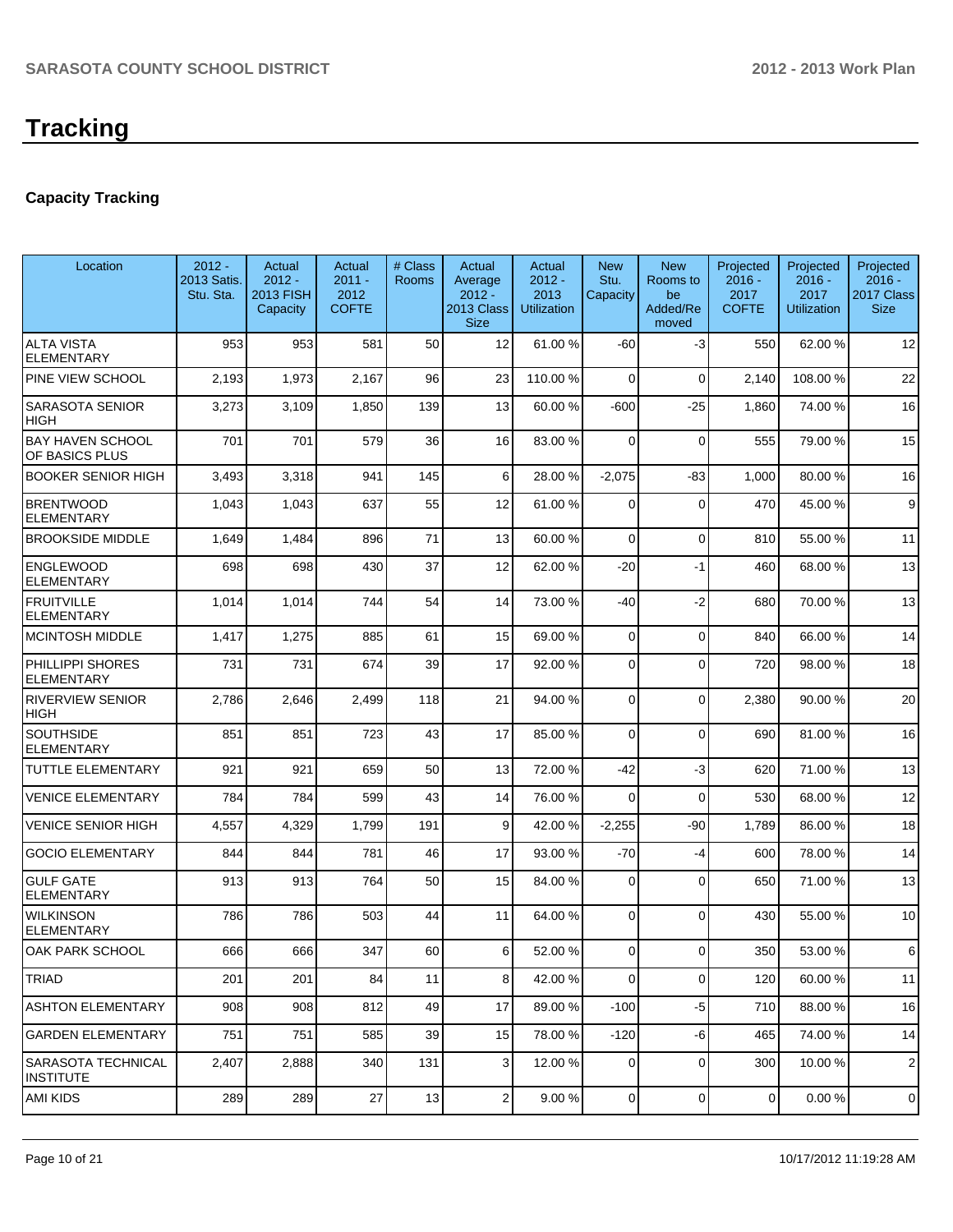| <b>VENICE MIDDLE</b>                             | 1,663  | 1,496  | 690    | 70    | 10 <sup>1</sup> | 46.00 % | $-140$   | $-6$     | 500    | 37.00 % | 8  |
|--------------------------------------------------|--------|--------|--------|-------|-----------------|---------|----------|----------|--------|---------|----|
| lglenallen<br><b>ELEMENTARY</b>                  | 1,020  | 1,020  | 705    | 56    | 13              | 69.00 % | $-60$    | $-3$     | 460    | 48.00%  | 9  |
| <b>LAKEVIEW</b><br>ELEMENTARY                    | 922    | 922    | 649    | 47    | 14              | 70.00 % | $-100$   | $-5$     | 530    | 64.00%  | 13 |
| ITAYLOR RANCH<br>IELEMENTARY                     | 1,057  | 1.057  | 680    | 56    | 12              | 64.00 % | $-80$    | $-4$     | 560    | 57.00 % | 11 |
| <b>EMMA E BOOKER</b><br>IELEMENTARY              | 882    | 882    | 512    | 48    | 11              | 58.00 % | $-80$    | $-4$     | 510    | 64.00%  | 12 |
| <b>LAUREL NOKOMIS</b><br><b>SCHOOL</b>           | 2.181  | 1,962  | 1.087  | 98    | 11              | 55.00 % | $-132$   | $-6$     | 970    | 53.00 % | 11 |
| <b>SARASOTA MIDDLE</b>                           | 1,676  | 1,508  | 1,142  | 71    | 16              | 76.00 % | $\Omega$ | $\Omega$ | 1,110  | 74.00%  | 16 |
| <b>TOLEDO BLADE</b><br><b>ELEMENTARY</b>         | 987    | 987    | 650    | 53    | 12              | 66.00 % | $-60$    | $-3$     | 545    | 59.00 % | 11 |
| <b>BOOKER MIDDLE</b>                             | 2,011  | 1,809  | 822    | 87    | $\vert$ 9       | 45.00 % | $\Omega$ | $\Omega$ | 710    | 39.00 % | 8  |
| INORTH PORT SENIOR<br><b>HIGH</b>                | 2,992  | 2,842  | 2,246  | 127   | 18              | 79.00 % | $\Omega$ | $\Omega$ | 2,100  | 74.00 % | 17 |
| <b>HERON CREEK MIDDLE</b>                        | 1,825  | 1,642  | 1,058  | 80    | 13              | 64.00 % | $-80$    | $-4$     | 900    | 58.00 % | 12 |
| <b>CRANBERRY</b><br><b>ELEMENTARY</b>            | 985    | 985    | 735    | 52    | 14              | 75.00 % | $-180$   | -9       | 690    | 86.00 % | 16 |
| PHOENIX ACADEMY                                  | 288    | 288    | 181    | 12    | 15              | 63.00 % | $\Omega$ | $\Omega$ | 200    | 69.00 % | 17 |
| <b>TATUM RIDGE</b><br><b>ELEMENTARY</b>          | 893    | 893    | 717    | 48    | 15              | 80.00 % | $-100$   | $-5$     | 710    | 90.00%  | 17 |
| <b>LAMARQUE</b><br><b>IELEMENTARY</b>            | 1,430  | 1,430  | 951    | 76    | 13              | 67.00 % | $-170$   | $-8$     | 820    | 65.00 % | 12 |
| IWOODLAND MIDDLE<br>Ischool                      | 1,567  | 1,410  | 649    | 67    | 10 <sup>1</sup> | 46.00 % | $\Omega$ | $\Omega$ | 660    | 47.00 % | 10 |
| ISUNCOAST<br>POLYTECHNICAL HIGH<br><b>SCHOOL</b> | 606    | 484    | 413    | 24    | 17              | 85.00 % | $\Omega$ | $\Omega$ | 520    | 107.00% | 22 |
| <b>ATWATER</b><br>ELEMENTARY                     | 1,028  | 1,028  | 699    | 55    | 13              | 68.00 % | $\Omega$ | $\Omega$ | 620    | 60.00%  | 11 |
|                                                  | 58,842 | 56,721 | 35,487 | 2,798 | 13              | 62.56 % | $-6,564$ | $-279$   | 32,834 | 65.46%  | 13 |

The COFTE Projected Total (32,834) for 2016 - 2017 must match the Official Forecasted COFTE Total (32,833 ) for 2016 - 2017 before this section can be completed. In the event that the COFTE Projected Total does not match the Official forecasted COFTE, then the Balanced Projected COFTE Table should be used to balance COFTE.

| Projected COFTE for 2016 - 2017 |        |  |  |  |  |
|---------------------------------|--------|--|--|--|--|
| Elementary (PK-3)               | 10,748 |  |  |  |  |
| Middle $(4-8)$                  | 12,546 |  |  |  |  |
| High (9-12)                     | 9,540  |  |  |  |  |
|                                 | 32,833 |  |  |  |  |

| <b>Grade Level Type</b> | <b>Balanced Projected</b><br>COFTE for 2016 - 2017 |
|-------------------------|----------------------------------------------------|
| Elementary (PK-3)       |                                                    |
| Middle (4-8)            |                                                    |
| High (9-12)             |                                                    |
|                         | 32,834                                             |

### **Relocatable Replacement**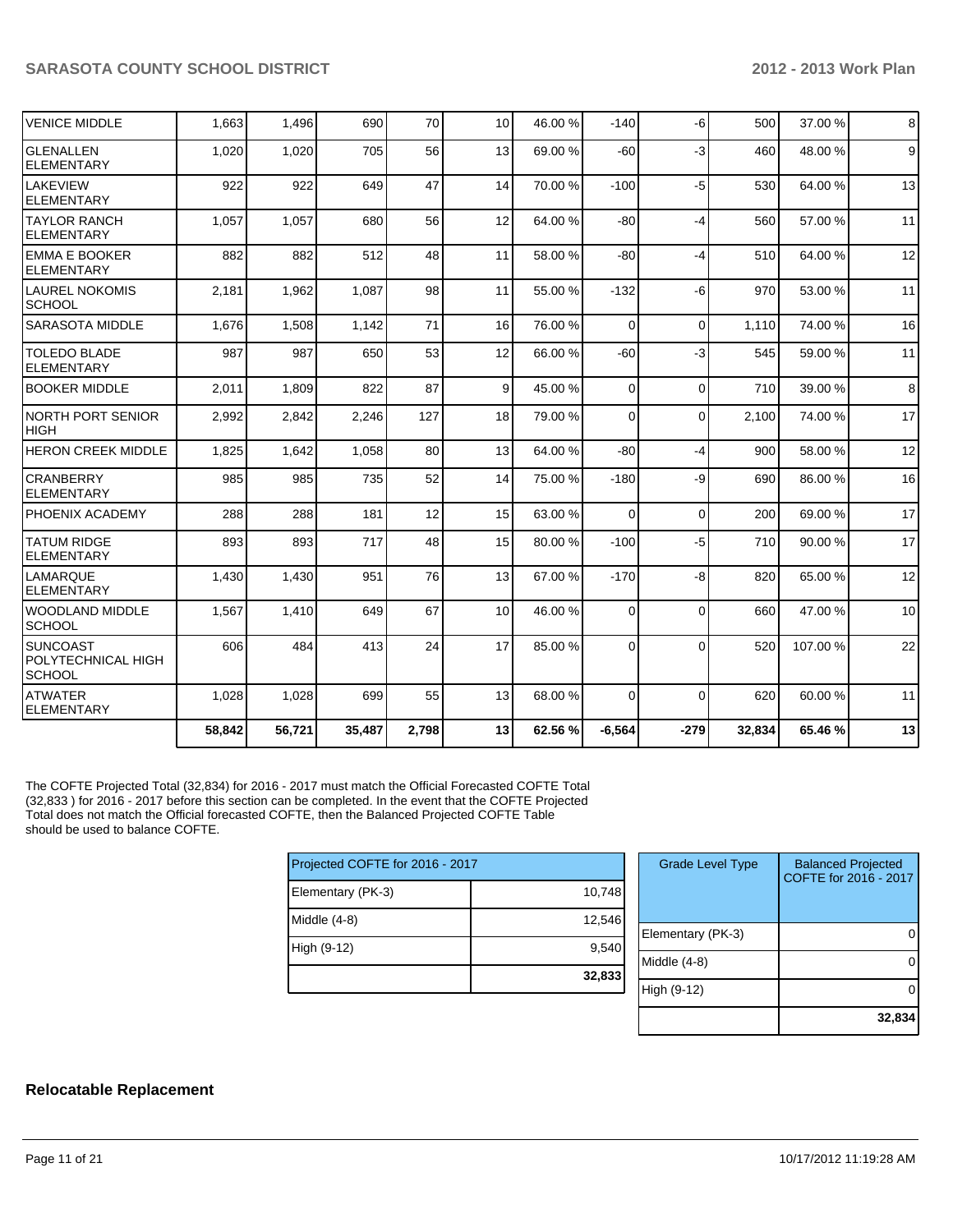Number of relocatable classrooms clearly identified and scheduled for replacement in the school board adopted financially feasible 5-year district work program.

| Location                               | 2012 - 2013   2013 - 2014 | $2014 - 2015$ | $ 2015 - 2016 $ | $2016 - 2017$ | Year 5 Total    |
|----------------------------------------|---------------------------|---------------|-----------------|---------------|-----------------|
| IBOOKER SENIOR HIGH                    | 21                        |               |                 |               | 21 <sup>1</sup> |
| VENICE SENIOR HIGH                     | 31                        |               |                 |               | 31              |
| SARASOTA TECHNICAL INSTITUTE           | 30 <sup>1</sup>           |               |                 |               | 30 <sup>1</sup> |
| <b>Total Relocatable Replacements:</b> | 82                        |               |                 |               | 82              |

## **Charter Schools Tracking**

Information regarding the use of charter schools.

| Location-Type                                   | # Relocatable<br>units or<br>permanent<br>classrooms | Owner          | Year Started or<br>Scheduled | <b>Student</b><br><b>Stations</b> | <b>Students</b><br>Enrolled | Years in<br>Contract | <b>Total Charter</b><br><b>Students</b><br>projected for<br>2016 - 2017 |
|-------------------------------------------------|------------------------------------------------------|----------------|------------------------------|-----------------------------------|-----------------------------|----------------------|-------------------------------------------------------------------------|
| Island Village Montessori                       |                                                      | 23 COMBINATION | 2001                         | 675                               | 571                         | 15                   | 696                                                                     |
| Sarasota Military Academy                       |                                                      | 49 COMBINATION | 2002                         | 920                               | 920                         | 10                   | 1,000                                                                   |
| Sarasota School of Arts &<br>Sciences           |                                                      | 50 COMBINATION | 1997                         | 1,025                             | 740                         | 10                   | 750                                                                     |
| Sarasota Suncoast Academy                       |                                                      | 28 COMBINATION | 2004                         | 474                               | 469                         | 15                   | 756                                                                     |
| Student Leadership Academy                      |                                                      | 20 COMBINATION | 2004                         | 320                               | 303                         | 15                   | 330                                                                     |
| Suncoast School of Innovative<br><b>Studies</b> |                                                      | 20 COMBINATION | 1998                         | 350                               | 398                         | 5                    | 349                                                                     |
| Imagine School at North Port                    |                                                      | 62 COMBINATION | 2008                         | 1,200                             | 1,103                       | 5                    | 1,500                                                                   |
| Imagine School at Palmer Ranch                  |                                                      | 45 COMBINATION | 2009                         | 900                               | 582                         | 5                    | 910                                                                     |
| Strength and Knowledge at the Y                 |                                                      | 15 COMBINATION | 2011                         | 300                               | 270                         | 5                    | 575                                                                     |
|                                                 | 312                                                  |                |                              | 6,164                             | 5,356                       |                      | 6,866                                                                   |

# **Special Purpose Classrooms Tracking**

The number of classrooms that will be used for certain special purposes in the current year, by facility and type of classroom, that the district will, 1), not use for educational purposes, and 2), the co-teaching classrooms that are not open plan classrooms and will be used for educational purposes.

| School                                  | <b>School Type</b>                   | # of Elementary<br>K-3 Classrooms | # of Middle 4-8<br><b>Classrooms</b> | # of High $9-12$<br>Classrooms      | # of $ESE$<br>Classrooms | # of Combo<br><b>Classrooms</b> | Total<br><b>Classrooms</b> |
|-----------------------------------------|--------------------------------------|-----------------------------------|--------------------------------------|-------------------------------------|--------------------------|---------------------------------|----------------------------|
|                                         | <b>Total Educational Classrooms:</b> |                                   |                                      |                                     |                          |                                 |                            |
|                                         |                                      |                                   |                                      |                                     |                          |                                 |                            |
| School                                  | <b>School Type</b>                   | # of Elementary<br>K-3 Classrooms | # of Middle 4-8<br><b>Classrooms</b> | # of High 9-12<br><b>Classrooms</b> | # of $ESE$<br>Classrooms | # of Combo<br><b>Classrooms</b> | Total<br><b>Classrooms</b> |
| PHILLIPPI SHORES ELEMENTARY Co-Teaching |                                      |                                   |                                      |                                     |                          |                                 |                            |
| <b>IBRENTWOOD ELEMENTARY</b>            | Co-Teaching                          |                                   |                                      |                                     |                          |                                 |                            |
| <b>IEMMA E BOOKER ELEMENTARY</b>        | Co-Teaching                          |                                   |                                      |                                     |                          |                                 |                            |
| <b>TATUM RIDGE ELEMENTARY</b>           | Co-Teaching                          |                                   |                                      |                                     |                          |                                 |                            |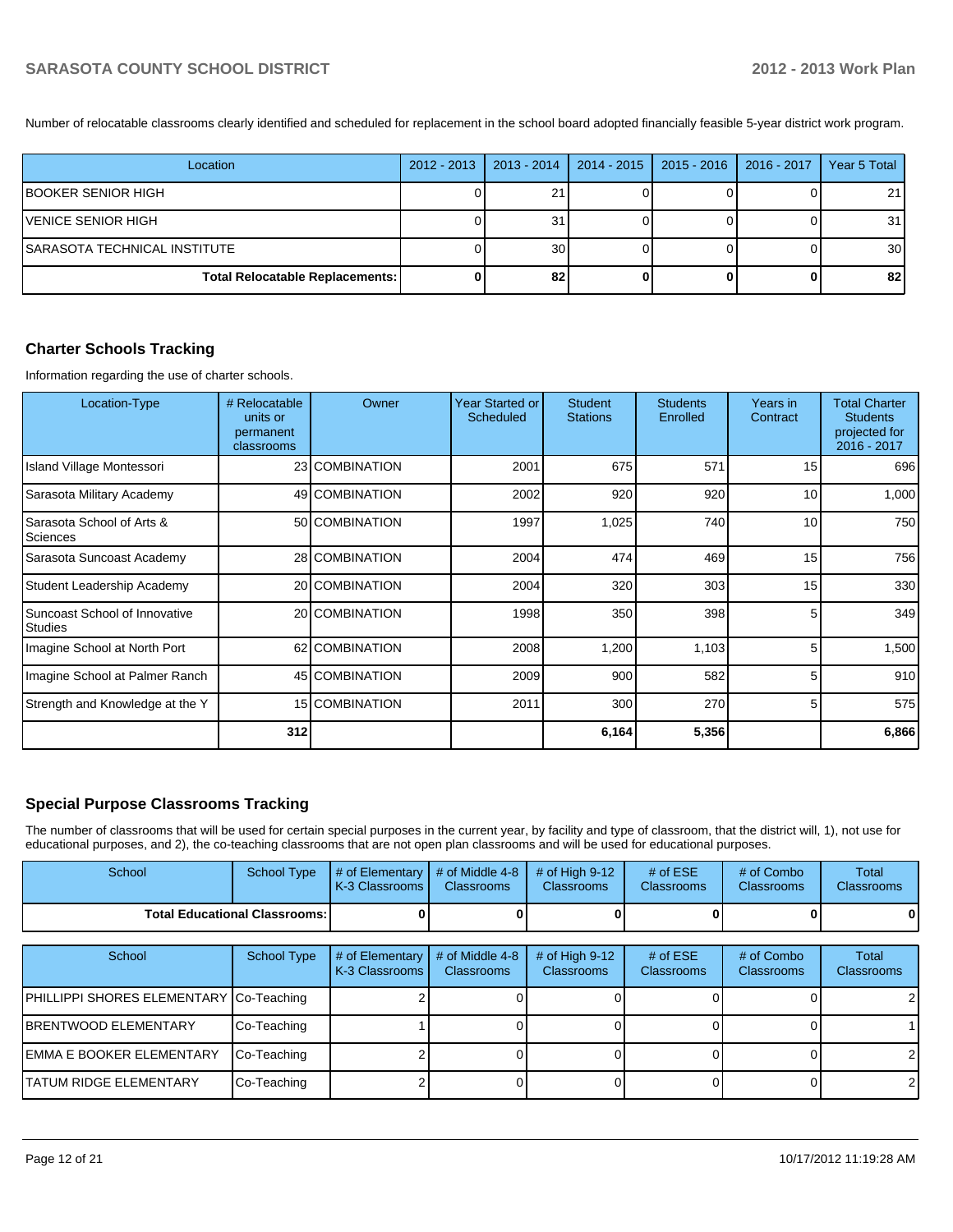| LAKEVIEW ELEMENTARY      | Co-Teaching                          |  |  |    |
|--------------------------|--------------------------------------|--|--|----|
| ASHTON ELEMENTARY        | Co-Teaching                          |  |  |    |
| <b>VENICE ELEMENTARY</b> | Co-Teaching                          |  |  |    |
|                          | <b>Total Co-Teaching Classrooms:</b> |  |  | 14 |

#### **Infrastructure Tracking**

**Necessary offsite infrastructure requirements resulting from expansions or new schools. This section should include infrastructure information related to capacity project schedules and other project schedules (Section 4).**

Venice HS rebuild -- water main relocation.

**Proposed location of planned facilities, whether those locations are consistent with the comprehensive plans of all affected local governments, and recommendations for infrastructure and other improvements to land adjacent to existing facilities. Provisions of 1013.33(12), (13) and (14) and 1013.36 must be addressed for new facilities planned within the 1st three years of the plan (Section 5).**

n/a

**Consistent with Comp Plan?** Yes

## **Net New Classrooms**

The number of classrooms, by grade level and type of construction, that were added during the last fiscal year.

| List the net new classrooms added in the 2011 - 2012 fiscal year.                                                                                       |                              |                                   |                                |                                                                        | LList the net new classrooms to be added in the 2012 - 2013 fiscal<br>Ivear. |                                   |                                 |                        |
|---------------------------------------------------------------------------------------------------------------------------------------------------------|------------------------------|-----------------------------------|--------------------------------|------------------------------------------------------------------------|------------------------------------------------------------------------------|-----------------------------------|---------------------------------|------------------------|
| "Classrooms" is defined as capacity carrying classrooms that are added to increase<br>capacity to enable the district to meet the Class Size Amendment. |                              |                                   |                                | Totals for fiscal year 2012 - 2013 should match totals in Section 15A. |                                                                              |                                   |                                 |                        |
| Location                                                                                                                                                | $2011 - 2012$ #<br>Permanent | $2011 - 2012$ #<br><b>Modular</b> | $2011 - 2012$ #<br>Relocatable | $2011 - 2012$<br>Total                                                 | $2012 - 2013$ #<br>Permanent                                                 | $2012 - 2013$ #<br><b>Modular</b> | $2012 - 2013 \#$<br>Relocatable | $2012 - 2013$<br>Total |
| Elementary (PK-3)                                                                                                                                       |                              |                                   |                                |                                                                        |                                                                              |                                   |                                 | 0                      |
| Middle (4-8)                                                                                                                                            |                              |                                   |                                |                                                                        |                                                                              |                                   |                                 | 0                      |
| High (9-12)                                                                                                                                             |                              |                                   |                                |                                                                        |                                                                              |                                   |                                 | $\Omega$               |
|                                                                                                                                                         |                              |                                   |                                |                                                                        |                                                                              |                                   |                                 | 0                      |

#### **Relocatable Student Stations**

Number of students that will be educated in relocatable units, by school, in the current year, and the projected number of students for each of the years in the workplan.

| <b>Site</b>                   | $2012 - 2013$ | $2013 - 2014$   | $2014 - 2015$ | $2015 - 2016$ | 2016 - 2017 | 5 Year Average |
|-------------------------------|---------------|-----------------|---------------|---------------|-------------|----------------|
| <b>IBROOKSIDE MIDDLE</b>      |               |                 |               |               |             |                |
| <b>IENGLEWOOD ELEMENTARY</b>  | 54            | 54              | 54            | 34            | 34          | 46             |
| <b>IFRUITVILLE ELEMENTARY</b> | 258           | 218             | 218           | 218           | 218         | 226            |
| IMCINTOSH MIDDLE              | 44            | 22 <sub>l</sub> |               |               |             | 13             |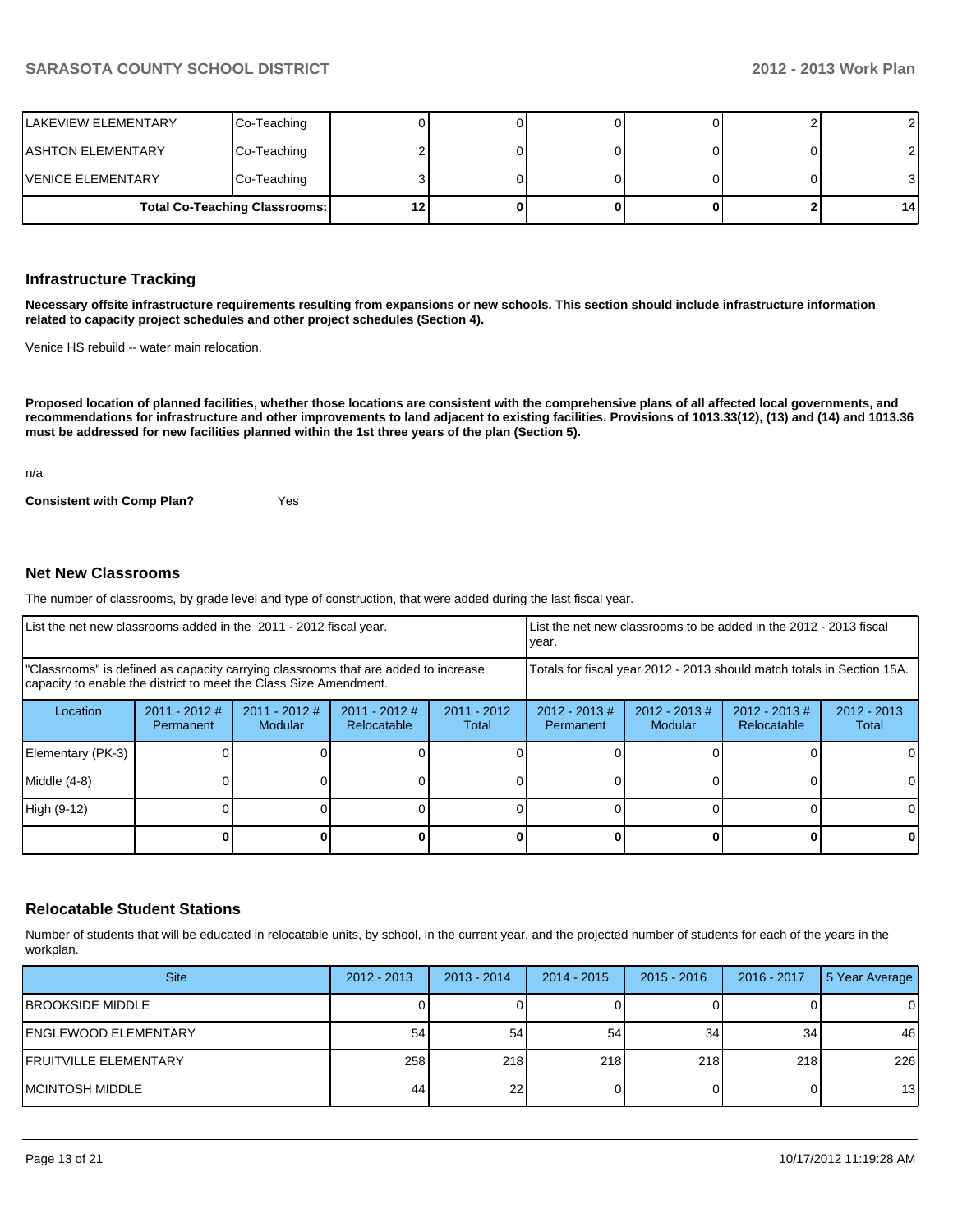| PHILLIPPI SHORES ELEMENTARY     | $\overline{0}$ | $\overline{0}$ | $\overline{0}$  | $\overline{0}$  | $\overline{0}$ | $\mathbf 0$     |
|---------------------------------|----------------|----------------|-----------------|-----------------|----------------|-----------------|
| <b>RIVERVIEW SENIOR HIGH</b>    | $\Omega$       | 0              | $\Omega$        | $\Omega$        | $\overline{0}$ | $\overline{0}$  |
| <b>BOOKER MIDDLE</b>            | $\Omega$       | $\mathbf 0$    | $\Omega$        | $\Omega$        | $\overline{0}$ | $\overline{0}$  |
| NORTH PORT SENIOR HIGH          | 50             | 50             | 25              | $\Omega$        | $\Omega$       | 25              |
| <b>LAUREL NOKOMIS SCHOOL</b>    | 446            | 314            | 314             | 314             | 314            | 340             |
| <b>SARASOTA MIDDLE</b>          | 132            | $\mathbf 0$    | $\mathbf 0$     | $\Omega$        | $\overline{0}$ | 26              |
| <b>TOLEDO BLADE ELEMENTARY</b>  | 134            | 94             | 74              | 74              | 74             | 90              |
| <b>SARASOTA SENIOR HIGH</b>     | 250            | 250            | 250             | $\Omega$        | $\overline{0}$ | 150             |
| BAY HAVEN SCHOOL OF BASICS PLUS | 108            | 36             | 36              | 36              | 36             | 50              |
| BOOKER SENIOR HIGH              | 991            | 0              | $\mathbf 0$     | $\Omega$        | $\overline{0}$ | 198             |
| <b>BRENTWOOD ELEMENTARY</b>     | $\Omega$       | $\Omega$       | $\Omega$        | $\Omega$        | $\overline{0}$ | $\overline{0}$  |
| <b>EMMA E BOOKER ELEMENTARY</b> | 144            | 104            | 90              | 68              | 64             | 94              |
| <b>CRANBERRY ELEMENTARY</b>     | 224            | 198            | 138             | 78              | 44             | 136             |
| <b>TATUM RIDGE ELEMENTARY</b>   | 132            | 92             | 54              | 32              | 32             | 68              |
| LAMARQUE ELEMENTARY             | 361            | 300            | 280             | 241             | 191            | 275             |
| PHOENIX ACADEMY                 | $\Omega$       | 0              | $\mathbf 0$     | $\Omega$        | $\Omega$       | $\overline{0}$  |
| <b>ALTA VISTA ELEMENTARY</b>    | 214            | 214            | 194             | 174             | 154            | 190             |
| <b>PINE VIEW SCHOOL</b>         | 489            | 489            | 489             | 489             | 489            | 489             |
| <b>VENICE MIDDLE</b>            | 418            | 360            | 330             | 308             | 278            | 339             |
| <b>GLENALLEN ELEMENTARY</b>     | 90             | 48             | 30              | 30              | 30             | 46              |
| <b>LAKEVIEW ELEMENTARY</b>      | 328            | 268            | 248             | 228             | 228            | 260             |
| <b>TAYLOR RANCH ELEMENTARY</b>  | 276            | 216            | 196             | 196             | 196            | 216             |
| <b>HERON CREEK MIDDLE</b>       | 118            | 38             | 38              | 38              | 38             | 54              |
| <b>WILKINSON ELEMENTARY</b>     | $\Omega$       | $\mathbf 0$    | $\Omega$        | $\Omega$        | $\mathbf 0$    | $\overline{0}$  |
| OAK PARK SCHOOL                 | 60             | 60             | 60              | 60              | 60             | 60              |
| <b>TRIAD</b>                    | $\overline{0}$ | $\overline{0}$ | $\overline{0}$  | $\overline{0}$  | $\overline{0}$ | $\mathbf 0$     |
| <b>ASHTON ELEMENTARY</b>        | 174            | 114            | 94              | 74              | 74             | 106             |
| <b>GARDEN ELEMENTARY</b>        | 269            | 229            | 189             | 149             | 149            | 197             |
| SARASOTA TECHNICAL INSTITUTE    | 157            | $\overline{0}$ | $\overline{0}$  | $\Omega$        | $\overline{0}$ | 31              |
| <b>SOUTHSIDE ELEMENTARY</b>     | 25             | 0              | $\mathbf 0$     | $\Omega$        | $\overline{0}$ | $5\phantom{.0}$ |
| TUTTLE ELEMENTARY               | 72             | 72             | 30 <sup>2</sup> | 30 <sup>°</sup> | 30             | 47              |
| <b>VENICE ELEMENTARY</b>        | 18             | 18             | 18              | 18              | 18             | 18              |
| <b>VENICE SENIOR HIGH</b>       | 275            | $\mathbf 0$    | $\mathbf 0$     | $\Omega$        | $\overline{0}$ | 55              |
| <b>GOCIO ELEMENTARY</b>         | 242            | 172            | 172             | 172             | 172            | 186             |
| <b>GULF GATE ELEMENTARY</b>     | $\overline{0}$ | 0              | $\mathbf 0$     | $\overline{0}$  | $\overline{0}$ | $\overline{0}$  |
| WOODLAND MIDDLE SCHOOL          | $\overline{0}$ | $\Omega$       | $\mathbf 0$     | $\overline{0}$  | $\overline{0}$ | $\mathbf 0$     |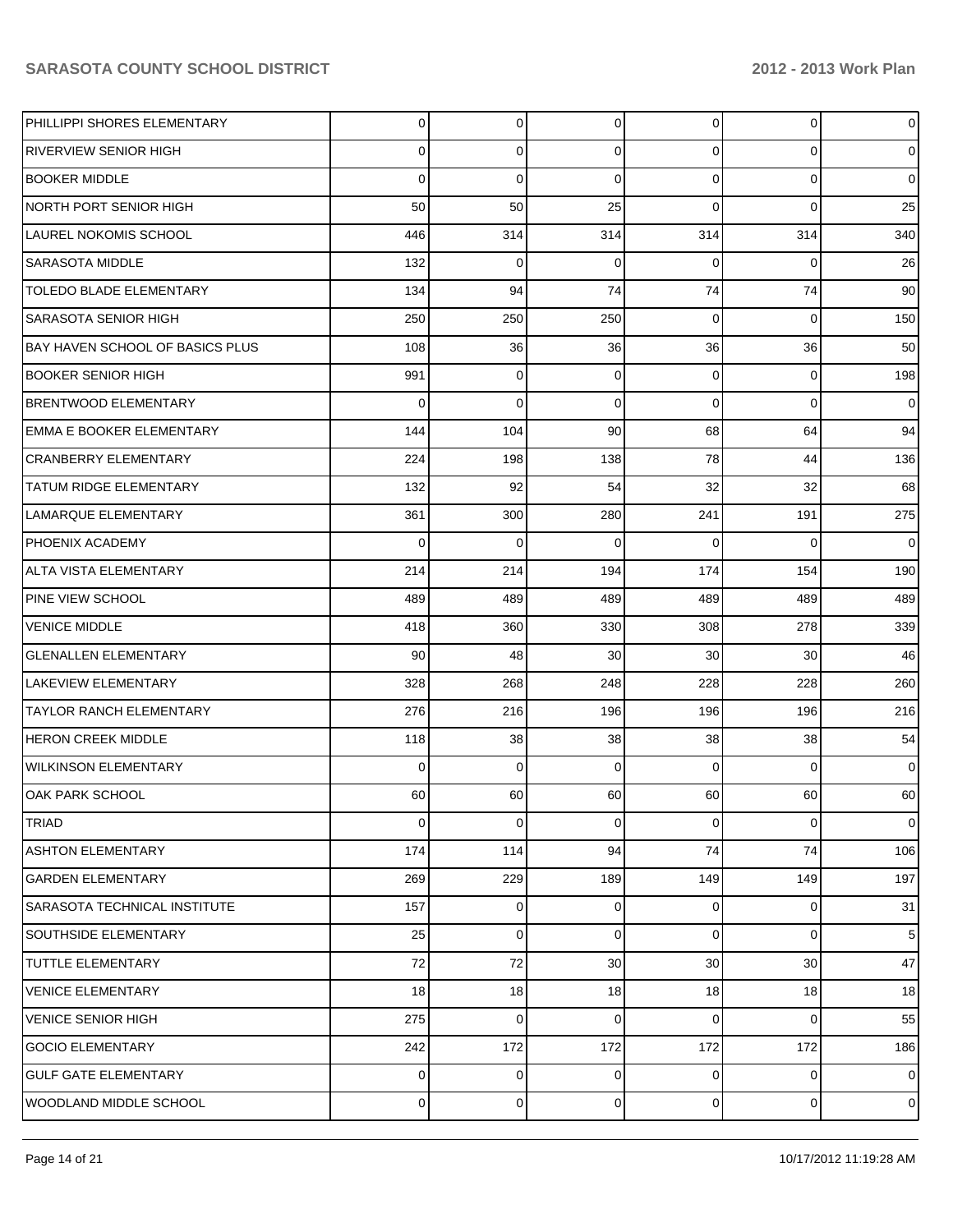| SUNCOAST POLYTECHNICAL HIGH SCHOOL |    |  |  |    |
|------------------------------------|----|--|--|----|
| ATWATER ELEMENTARY                 |    |  |  |    |
| IAMI KIDS                          | 94 |  |  | 19 |

| Totals for SARASOTA COUNTY SCHOOL DISTRICT        |        |        |        |        |        |        |
|---------------------------------------------------|--------|--------|--------|--------|--------|--------|
| Total students in relocatables by year.           | 6,647  | 4,030  | 3,621  | 3,061  | 2,923  | 4.056  |
| Total number of COFTE students projected by year. | 34,991 | 34.449 | 33,788 | 33.240 | 32,833 | 33,860 |
| Percent in relocatables by year.                  | 19 %   | 12%    | 11%    | 9%     | 9 % l  | 12 %   |

# **Leased Facilities Tracking**

Exising leased facilities and plans for the acquisition of leased facilities, including the number of classrooms and student stations, as reported in the educational plant survey, that are planned in that location at the end of the five year workplan.

| Location                            | # of Leased<br>Classrooms 2012 -<br>2013 | <b>FISH Student</b><br><b>Stations</b> | Owner | # of Leased<br>Classrooms 2016 -<br>2017 | <b>FISH Student</b><br><b>Stations</b> |
|-------------------------------------|------------------------------------------|----------------------------------------|-------|------------------------------------------|----------------------------------------|
| ALTA VISTA ELEMENTARY               | $\Omega$                                 | $\Omega$                               |       | $\mathbf 0$                              | $\Omega$                               |
| PINE VIEW SCHOOL                    | $\mathbf 0$                              | $\Omega$                               |       | $\mathbf 0$                              |                                        |
| <b>SARASOTA SENIOR HIGH</b>         | 0                                        | $\Omega$                               |       | 0                                        |                                        |
| BAY HAVEN SCHOOL OF BASICS PLUS     | $\Omega$                                 | $\Omega$                               |       | 0                                        | o                                      |
| <b>BRENTWOOD ELEMENTARY</b>         | $\Omega$                                 | $\Omega$                               |       | 0                                        | 0                                      |
| <b>BROOKSIDE MIDDLE</b>             | $\Omega$                                 | $\Omega$                               |       | 0                                        | n                                      |
| <b>ENGLEWOOD ELEMENTARY</b>         | 0                                        | 0                                      |       | 0                                        | o                                      |
| <b>FRUITVILLE ELEMENTARY</b>        | ŋ                                        |                                        |       | 0                                        |                                        |
| IMCINTOSH MIDDLE                    | 0                                        | <sup>0</sup>                           |       | 0                                        | n                                      |
| PHILLIPPI SHORES ELEMENTARY         | $\Omega$                                 | $\Omega$                               |       | 0                                        | U                                      |
| <b>TUTTLE ELEMENTARY</b>            | $\Omega$                                 | $\Omega$                               |       | $\mathbf 0$                              |                                        |
| <b>VENICE ELEMENTARY</b>            | $\Omega$                                 | $\Omega$                               |       | $\Omega$                                 | ი                                      |
| VENICE SENIOR HIGH                  | $\mathbf 0$                              | $\mathbf{0}$                           |       | $\mathbf 0$                              | n                                      |
| <b>GULF GATE ELEMENTARY</b>         | $\Omega$                                 | 0                                      |       | 0                                        | 0                                      |
| <b>WILKINSON ELEMENTARY</b>         | $\Omega$                                 | $\Omega$                               |       | 0                                        | 0                                      |
| <b>TRIAD</b>                        | $\Omega$                                 | $\Omega$                               |       | 0                                        | 0                                      |
| <b>ASHTON ELEMENTARY</b>            | O                                        |                                        |       | 0                                        | n                                      |
| <b>GARDEN ELEMENTARY</b>            | $\Omega$                                 | $\Omega$                               |       | 0                                        | U                                      |
| <b>SARASOTA TECHNICAL INSTITUTE</b> | O                                        | O                                      |       | 0                                        | U                                      |
| <b>VENICE MIDDLE</b>                | $\Omega$                                 | $\Omega$                               |       | 0                                        |                                        |
| <b>GLENALLEN ELEMENTARY</b>         | $\overline{0}$                           | $\Omega$                               |       | $\mathbf 0$                              |                                        |
| LAKEVIEW ELEMENTARY                 | 0                                        | ∩                                      |       | $\Omega$                                 |                                        |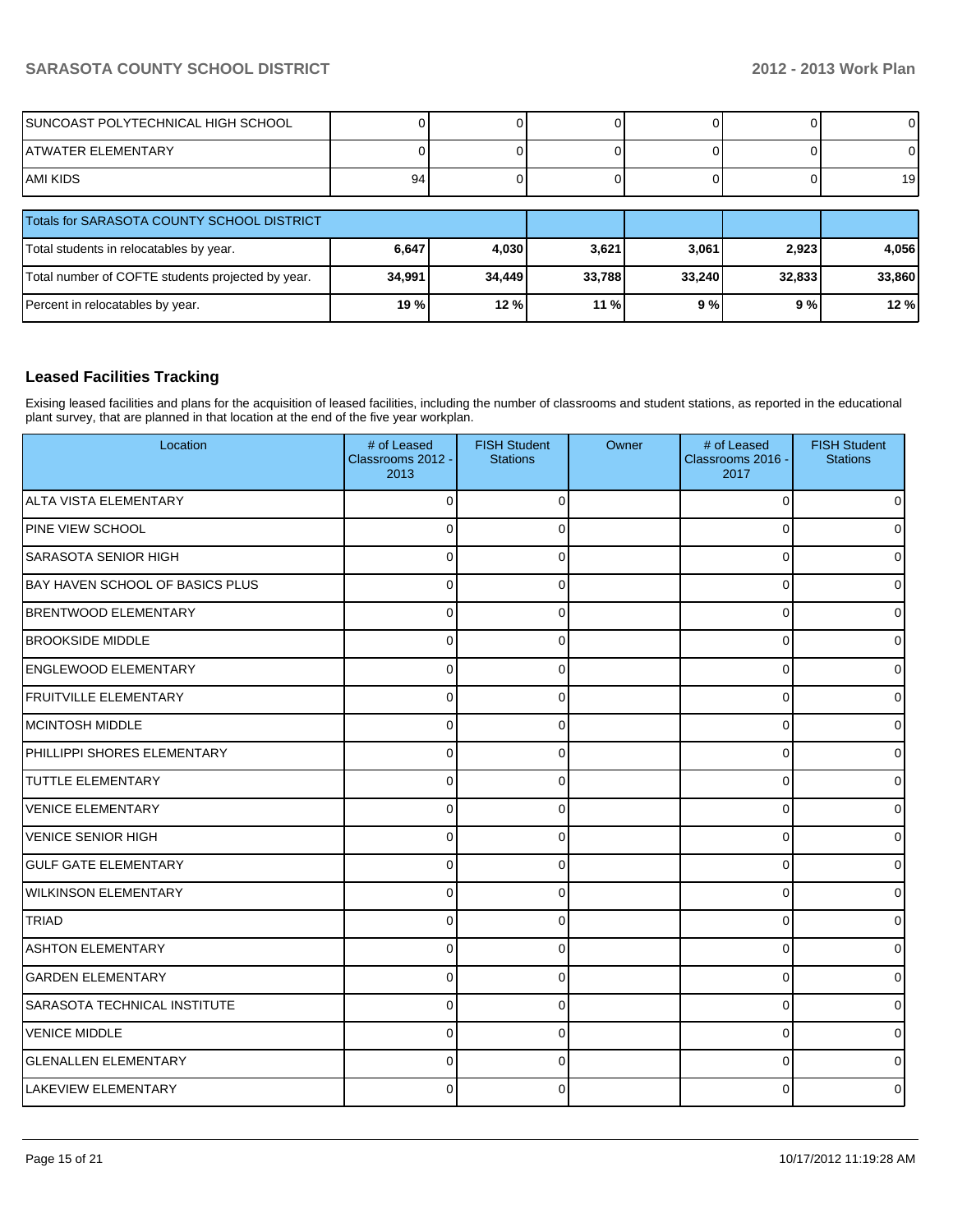| <b>TAYLOR RANCH ELEMENTARY</b>     | 0        | ∩        | 0        | 0            |
|------------------------------------|----------|----------|----------|--------------|
| <b>EMMA E BOOKER ELEMENTARY</b>    | 0        | $\Omega$ | 0        |              |
| <b>TOLEDO BLADE ELEMENTARY</b>     | U        | 0        | 0        | U            |
| <b>BOOKER MIDDLE</b>               | 0        | ∩        | 0        | 0            |
| NORTH PORT SENIOR HIGH             | $\Omega$ | 0        | 0        | 0            |
| HERON CREEK MIDDLE                 | 0        | 0        | 0        | U            |
| <b>CRANBERRY ELEMENTARY</b>        | $\Omega$ |          | 0        | ი            |
| <b>PHOENIX ACADEMY</b>             | 0        |          | $\Omega$ |              |
| <b>TATUM RIDGE ELEMENTARY</b>      | $\Omega$ | 0        | $\Omega$ | U            |
| LAMARQUE ELEMENTARY                | 0        | $\Omega$ | 0        | o            |
| WOODLAND MIDDLE SCHOOL             | $\Omega$ |          | $\Omega$ |              |
| SUNCOAST POLYTECHNICAL HIGH SCHOOL | $\Omega$ | 0        | $\Omega$ |              |
| latwater elementary                | $\Omega$ | $\Omega$ | 0        | 0            |
| <b>BOOKER SENIOR HIGH</b>          | 32       | 775      | 0        |              |
| <b>RIVERVIEW SENIOR HIGH</b>       | $\Omega$ | 0        | $\Omega$ |              |
| <b>SOUTHSIDE ELEMENTARY</b>        | U        |          | 0        |              |
| <b>GOCIO ELEMENTARY</b>            | U        | ∩        | $\Omega$ | U            |
| <b>OAK PARK SCHOOL</b>             | 0        | $\Omega$ | 0        | U            |
| <b>AMI KIDS</b>                    | U        | $\Omega$ | 0        | U            |
| <b>LAUREL NOKOMIS SCHOOL</b>       |          | 58       | 0        | <sup>0</sup> |
| SARASOTA MIDDLE                    | 6        | 132      | $\Omega$ |              |
|                                    | 41       | 965      | 0        |              |

# **Failed Standard Relocatable Tracking**

Relocatable units currently reported by school, from FISH, and the number of relocatable units identified as 'Failed Standards'.

Nothing reported for this section.

# **Planning**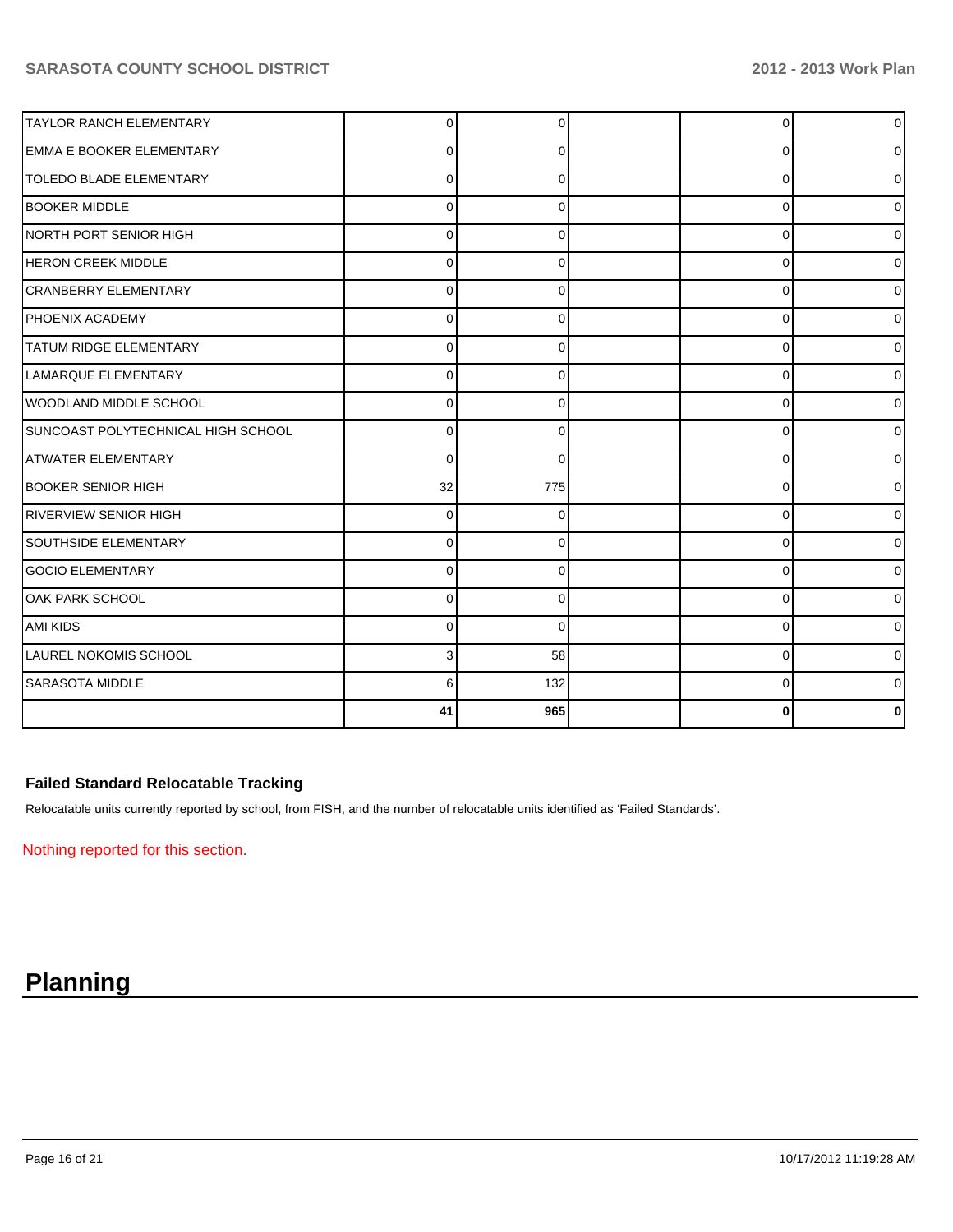#### **Class Size Reduction Planning**

**Plans approved by the school board that reduce the need for permanent student stations such as acceptable school capacity levels, redistricting, busing, year-round schools, charter schools, magnet schools, public-private partnerships, multitrack scheduling, grade level organization, block scheduling, or other alternatives.**

Sarasota County Public Schools are using these strategies: (a) considering any charter school applications for the 2013-14 SY; (b) conducting the yearly underand over-enrollment analyses to determine if redistricting or other measures are needed to better utilize space; (c) continuing the recent move back to a sevenperiod day scheduling at all high schools;(d) implementing the Archibus software system to better track classroom utilization; and (e) continuing our own district Virtual School.

#### **School Closure Planning**

**Plans for the closure of any school, including plans for disposition of the facility or usage of facility space, and anticipated revenues.**

The district has no plans to close any schools over the next five years.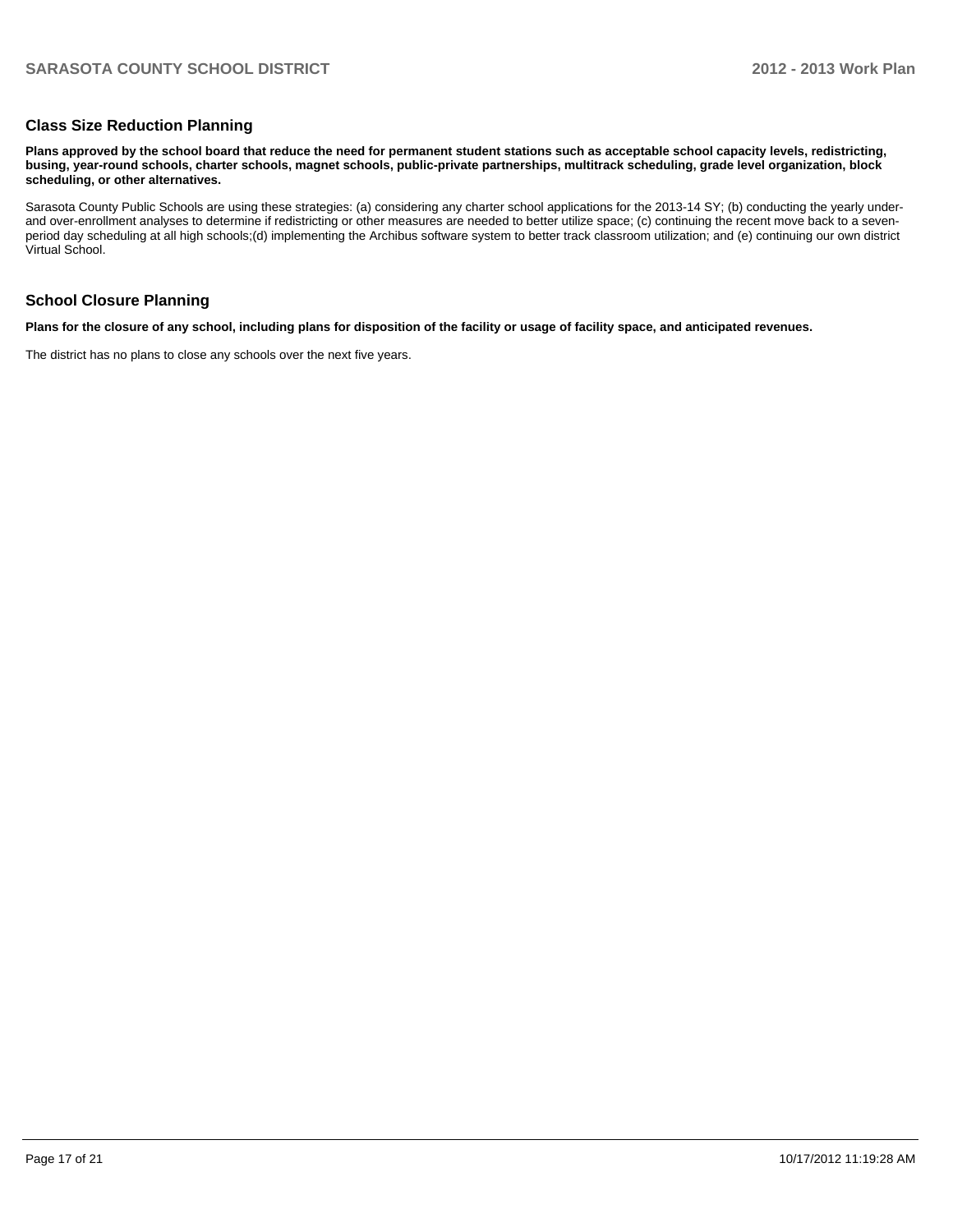# Five Year Survey - Ten Year Capacity **10/17/2012** SARASOTA COUNTY SCHOOL DISTRICT

**Schedule of capital outlay projects projected to ensure the availability of satisfactory student stations for the projected student enrollment in K - 12 programs for the future 5 years beyond the 5-year district facilities work program.**

| Project    | Location, Community, Quadrant or other general<br>location | <b>Projected Cost</b> |
|------------|------------------------------------------------------------|-----------------------|
| Elementary | North Port                                                 | \$21,000,000          |
|            |                                                            | \$21,000,000          |

Five Year Survey - Ten Year Infrastructure **10/17/2012** SARASOTA COUNTY SCHOOL DISTRICT

**Proposed Location of Planned New, Remodeled, or New Additions to Facilities in 6 thru 10 out years (Section 28).**

In North Port, add another elementary school.

**Plans for closure of any school, including plans for disposition of the facility or usage of facility space, and anticipated revenues in the 6 thru 10 out years (Section 29).**

Not Specified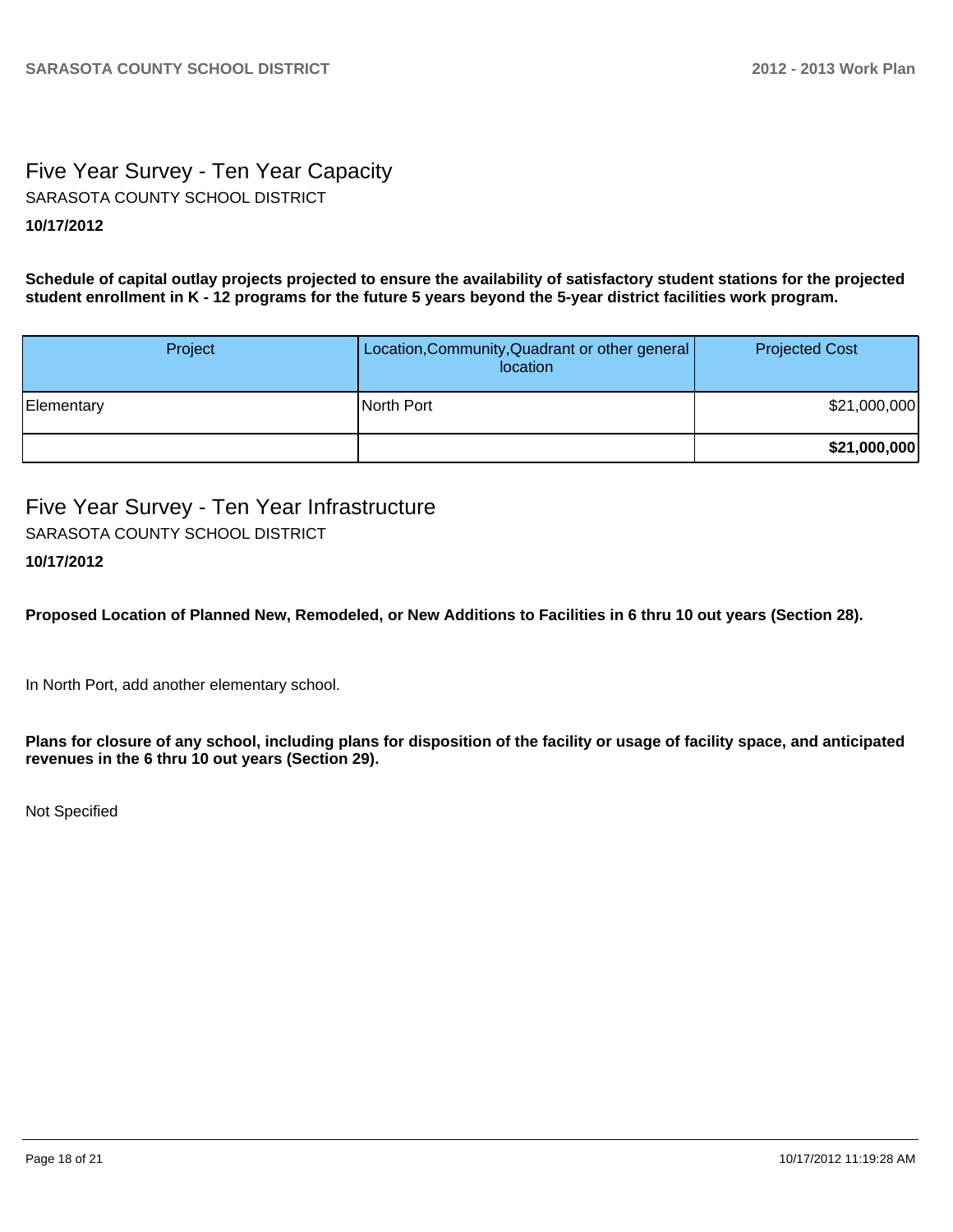# Five Year Survey - Ten Year Maintenance **10/17/2012** SARASOTA COUNTY SCHOOL DISTRICT

**District projects and locations regarding the projected need for major renovation, repair, and maintenance projects within the district in years 6 - 10 beyond the projects plans detailed in the five years covered by the work plan.**

| Project             | <b>Projected Cost</b> |  |  |
|---------------------|-----------------------|--|--|
| Routine Maintenance | \$82,173,329          |  |  |
|                     | \$82,173,329          |  |  |

# Five Year Survey - Ten Year Utilization SARASOTA COUNTY SCHOOL DISTRICT

# **10/17/2012**

**Schedule of planned capital outlay projects identifying the standard grade groupings, capacities, and planned utilization rates of future educational facilities of the district for both permanent and relocatable facilities.**

| <b>Grade Level</b><br>Projections       | <b>FISH Student</b><br><b>Stations</b> | <b>Actual FISH</b><br>Capacity | Actual<br><b>COFTE</b> | Actual<br><b>Utilization</b> | Actual new<br>Student<br>Capacity to be<br>added/remove | Projected<br><b>COFTE</b> | Projected<br>Utilization |
|-----------------------------------------|----------------------------------------|--------------------------------|------------------------|------------------------------|---------------------------------------------------------|---------------------------|--------------------------|
| Elementary -<br><b>IDistrict Totals</b> | 24,832                                 | 24,832                         | 15,811.95              | 63.68 %                      | $-600$                                                  | 14,562                    | 60.09 %                  |
| Middle - District<br>Totals             | 18,010                                 | 16,205                         | 10,232.59              | 63.14 %                      | $-400$                                                  | 8,775                     | 55.52 %                  |
| High - District<br>Totals               | 21,360                                 | 20,290                         | 9,872.84               | 48.66 %                      | $-1,000$                                                | 9,000                     | 46.66 %                  |
| Other - ESE, etc                        | 5,342                                  | 4,971                          | 1,014.88               | 20.42 %                      | $-220$                                                  | 1,125                     | 23.68 %                  |
|                                         | 69,544                                 | 66,298                         | 36,932.26              | 55.71 %                      | $-2,220$                                                | 33,462                    | 52.22 %                  |

**Combination schools are included with the middle schools for student stations, capacity, COFTE and utilization purposes because these facilities all have a 90% utilization factor. Use this space to explain or define the grade groupings for combination schools.**

Laurel Nokomis is a K-8 school. Pine View is a 2-12 school. Oak Park is a k-12 ESE center school. Oak Park South is a k-8 school. Phoenix Academy is a grade 8-10 school.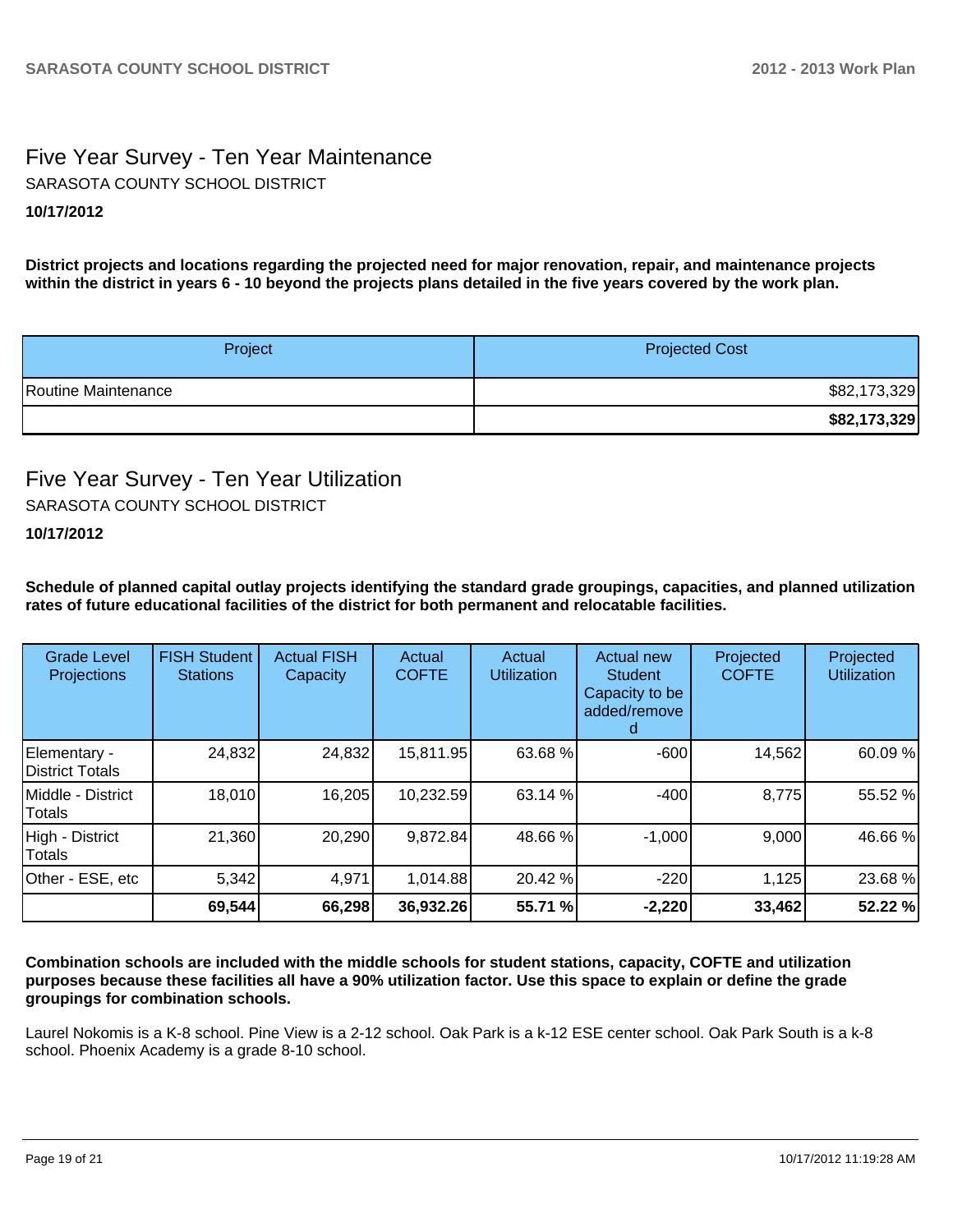# Five Year Survey - Twenty Year Capacity **10/17/2012** SARASOTA COUNTY SCHOOL DISTRICT

**Schedule of capital outlay projects projected to ensure the availability of satisfactory student stations for the projected student enrollment in K - 12 programs for the future 11 - 20 years beyond the 5-year district facilities work program.**

| Project     | Location, Community, Quadrant or other<br>general location | <b>Projected Cost</b> |
|-------------|------------------------------------------------------------|-----------------------|
| High School | North Port                                                 | \$120,000,000         |
|             |                                                            | \$120,000,000         |

# Five Year Survey - Twenty Year Infrastructure

SARASOTA COUNTY SCHOOL DISTRICT

# **10/17/2012**

**Proposed Location of Planned New, Remodeled, or New Additions to Facilities in the 11 through 20 out years (Section 28).**

The district will require one additional high school in North Port to accommodate students from infill development within that city.

**Plans for closure of any school, including plans for disposition of the facility or usage of facility space, and anticipated revenues in the 11 through 20 out years (Section 29).**

Not Specified